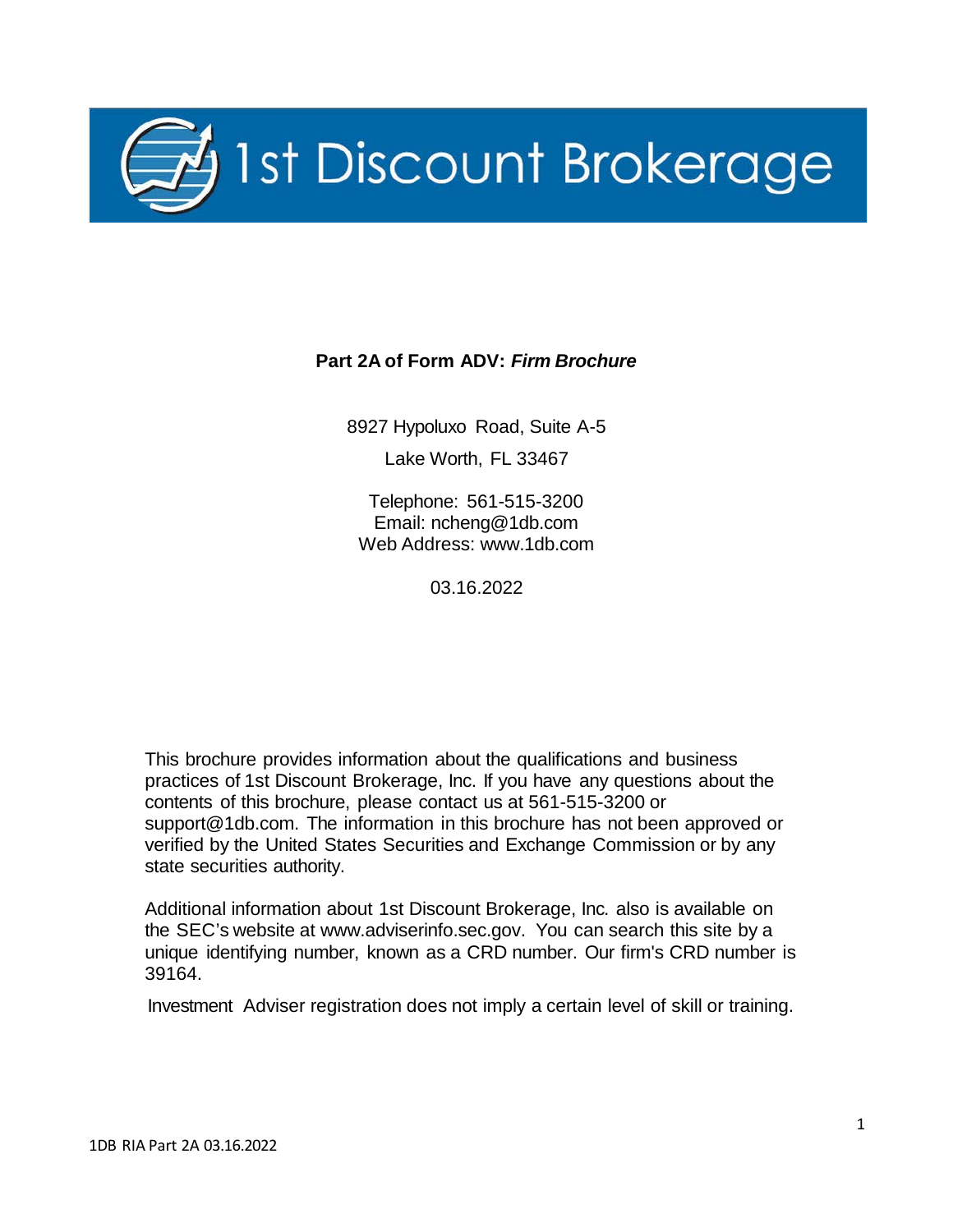#### <span id="page-1-0"></span>**Item 2 Material Changes**

1<sup>st</sup> Discount Brokerage's last annual update to Part 2A of Form ADV was filed in March 2021.

This Firm Brochure, dated 03/16/2022, is our current disclosure document prepared according to the SEC's requirements and rules. As you will see, this document is a narrative that is substantially different in form and content, and includes some new information that we were not previously required to disclose.

After our initial filing of this Brochure, this Item will be used to provide our clients with a summary of new and/or updated information. We will inform you of the revision(s) based on the nature of the updated information.

Consistent with the current rules, we will ensure that you receive a summary of any material changes to this and subsequent Brochures within 120 days of the close of our business' fiscal year. Furthermore, we will provide you with other interim disclosures about material changes as necessary.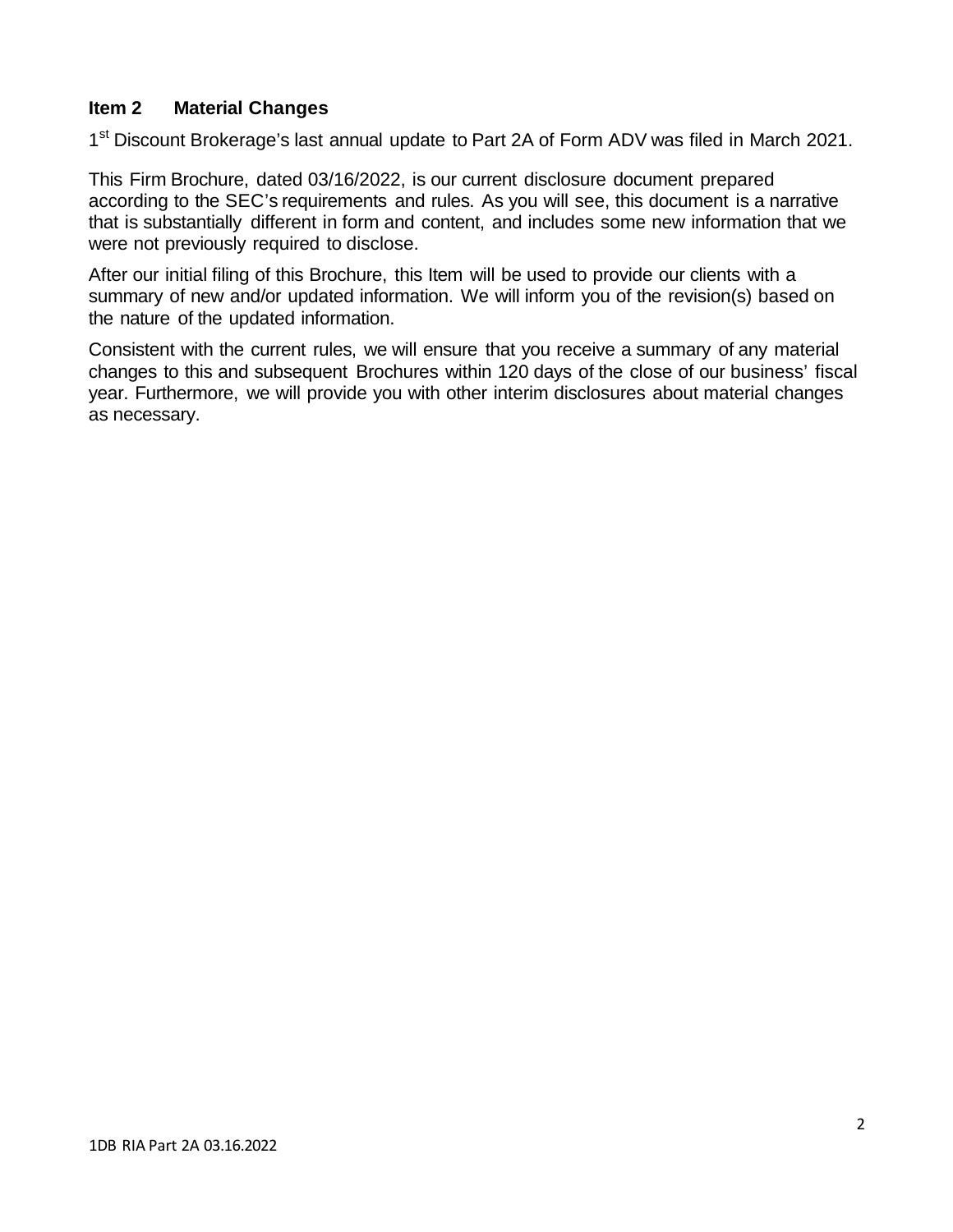| ltem 5 | Fees and Compensation |  |   |  |  |
|--------|-----------------------|--|---|--|--|
|        |                       |  | . |  |  |

Cover Page

**Table of Contents**

<span id="page-2-0"></span>**Item 3**

Item 1<br>Item 2

| Item 6  | Performance-Based Fees and Side-By-Side Management                            | 14 |
|---------|-------------------------------------------------------------------------------|----|
| Item 7  | <b>Types of Clients</b>                                                       | 14 |
| Item 8  | Methods of Analysis, Investment Strategies and Risk of Loss                   | 15 |
| Item 9  | Disciplinary Information                                                      | 21 |
| Item 10 | Other Financial Industry Activities and Affiliations                          | 22 |
| Item 11 | Code of Ethics, Participation or Interest in Client Transactions and Personal |    |
|         | Trading                                                                       | 24 |
| Item 12 | <b>Brokerage Practices</b>                                                    | 26 |
| Item 13 | <b>Review of Accounts</b>                                                     | 27 |
| Item 14 | <b>Client Referrals and Other Compensation</b>                                | 28 |
| Item 15 | Custody                                                                       | 29 |
| Item 16 | <b>Investment Discretion</b>                                                  | 29 |
| Item 17 | <b>Voting Client Securities</b>                                               | 30 |
| Item 18 | <b>Financial Information</b>                                                  | 30 |
| Item 19 | <b>Requirements for State Registered Advisers</b>                             | 31 |

[Item](#page-1-0) 2 [Material Changes](#page-1-0) 2<br>
Item 3 Table of Contents 3

[Item](#page-3-0) 4 Advisory [Business](#page-3-0) 4

Table of [Contents](#page-2-0) 3<br>Advisory Business 3

# **Page**

 $\begin{array}{c} 1 \\ 2 \end{array}$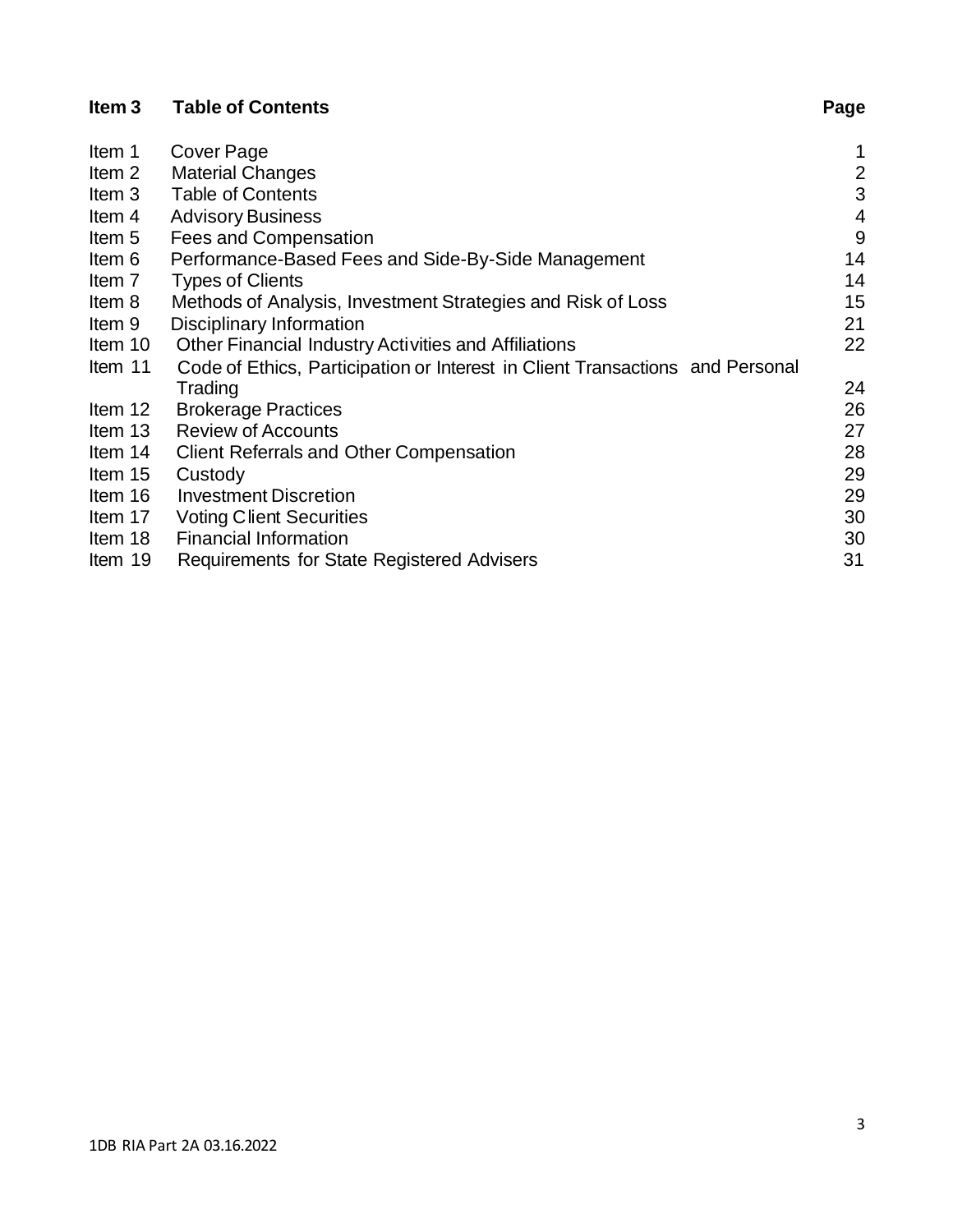#### <span id="page-3-0"></span>**Item 4 Advisory Business**

1st Discount Brokerage, Inc. is a registered investment adviser with its principal place of business located in FL. 1st Discount Brokerage, Inc. began conducting business in 2002.

Listed below are the firm's principal shareholders (i.e., those individuals and/or entities controlling 25% or more of this company).

• 1DB Financial (majority owner of 1DB Financial is William H. Corley, President/CEO of 1<sup>st</sup> Discount Brokerage, Inc.)

1st Discount Brokerage, Inc. offers the following advisory services to our clients:

### **INVESTMENT SUPERVISORY SERVICES ("ISS") INDIVIDUAL PORTFOLIO MANAGEMENT**

Our firm provides continuous advice to clients regarding the investment of client funds based on the individual needs of the client. Through personal discussions in which goals and objectives based on a client's particular circumstances are established, we develop a client's personal investment policy and create and manage a portfolio based on that policy. During our data-gathering process, we determine the client's individual objectives, time horizons, risk tolerance, and liquidity needs. As appropriate, we also review and discuss a client's prior investment history, as well as family composition and background.

We manage these advisory accounts on a discretionary or non-discretionary basis. Account supervision is guided by the client's stated objectives (i.e., maximum capital appreciation, growth, income, or growth and income), as well as tax considerations.

Clients may impose reasonable restrictions on investing in certain securities, types of securities, or industry sectors.

Our investment recommendations are not limited to any specific product or service offered by a broker-dealer or insurance company and will generally include advice regarding the following securities:

- Exchange-listed securities
- Securities traded over-the-counter
- Foreign issuers
- Warrants
- Corporate debt securities (otherthan commercial paper)
- Certificates of deposit
- Municipal securities
- Variable life insurance
- Variable annuities
- Mutual fund shares
- United States governmentalsecurities
- Options contracts on securities
- Interests in partnerships investing in real estate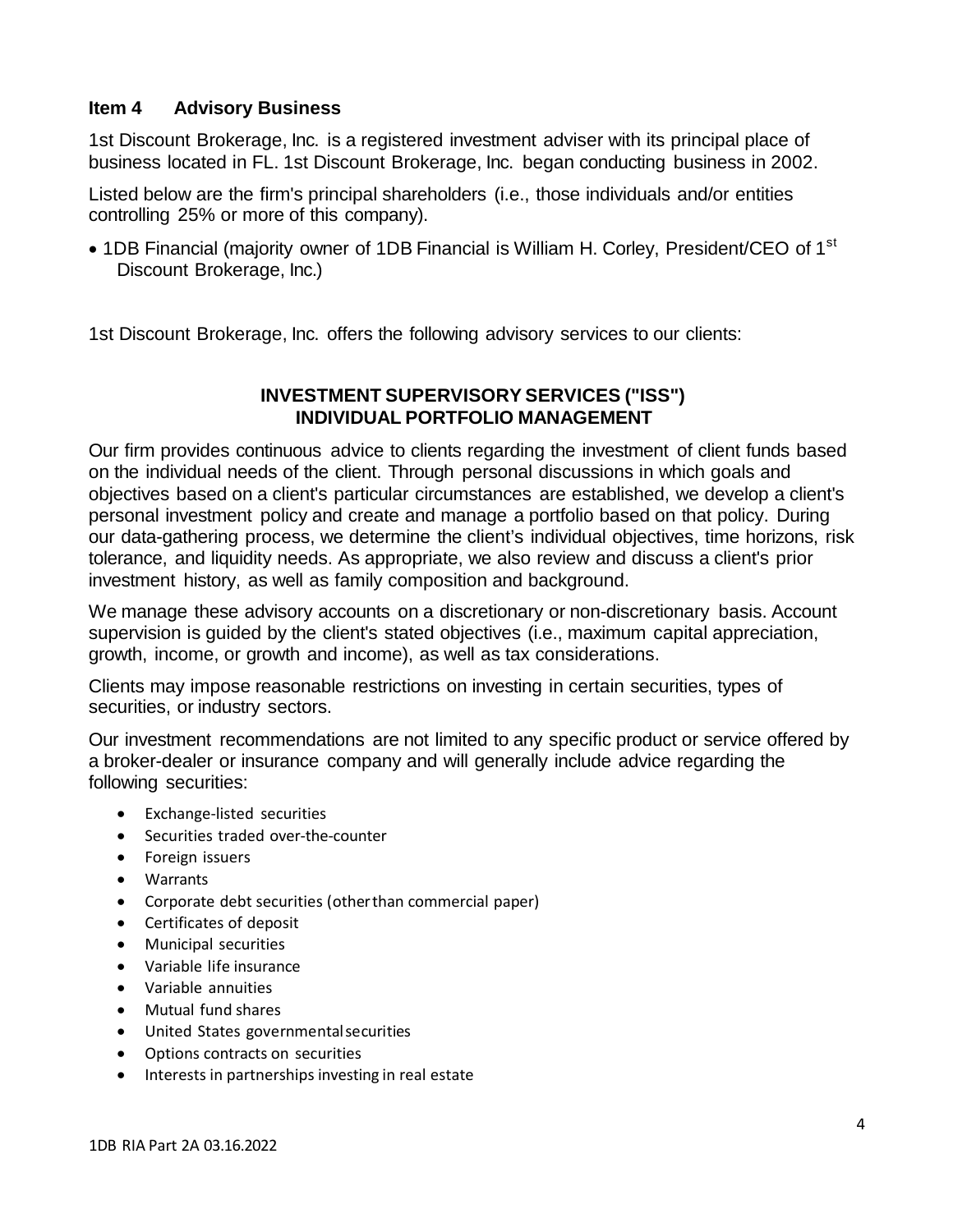Because some types of investments involve certain additional degrees of risk, they will only be implemented/recommended when consistent with the client's stated investment objectives, tolerance for risk, liquidity and suitability.

## **FREEDOM ACCOUNT**

Our firm offers advisory fee program under the name of "Freedom Account" program. Under this program, individual customer's accounts are managed by 1DB in the same manner as described above in "Individual Portfolio Management" section with the noted exceptions:

- Freedom Account program combines advisory fees and trading commissions into one convenient fee charged directly to the account (a low per trade ticket charge may apply when agreed to by client);
- Freedom Accounts are managed on a non-discretionary basis, with exceptions approved by the Compliance Dept.

### **PENSION CONSULTING SERVICES**

We also provide several advisory services separately or in combination. While the primary clients for these services will be pension, profit sharing and 401(k) plans, we offer these services, where appropriate, to individuals and trusts, estates and charitable organizations. Pension Consulting Services are comprised of four distinct services. Clients may choose to use any or all of these services.

#### *Investment Policy Statement Preparation (hereinafter referred to as ''IPS''):*

We will meet with the client (in person or over the telephone) to determine an appropriate investment strategy that reflects the plan sponsor's stated investment objectives for management of the overall plan. Our firm then prepares a written IPS detailing those needs and goals, including an encompassing policy under which these goals are to be achieved. The IPS also lists the criteria for selection of investment vehicles as well as the procedures and timing interval for monitoring of investment performance.

#### *Selection of Investment Vehicles:*

We assist plan sponsors in constructing appropriate asset allocation models. We will then review various mutual funds (both index and managed) to determine which investments are appropriate to implement the client's IPS. The number of investments to be recommended will be determined by the client, based on the IPS.

#### *Monitoring of Investment Performance:*

We monitor client investments continually, based on the procedures and timing intervals delineated in the Investment Policy Statement. Although our firm is not involved in any way in the purchase or sale of these investments, we supervise the client's portfolio and will make recommendations to the client as market factors and the client's needs dictate.

#### *Employee Communications:*

For pension, profit sharing and 401(k) plan clients with individual plan participants exercising control over assets in their own account (''self-directed plans''), we may also provide quarterly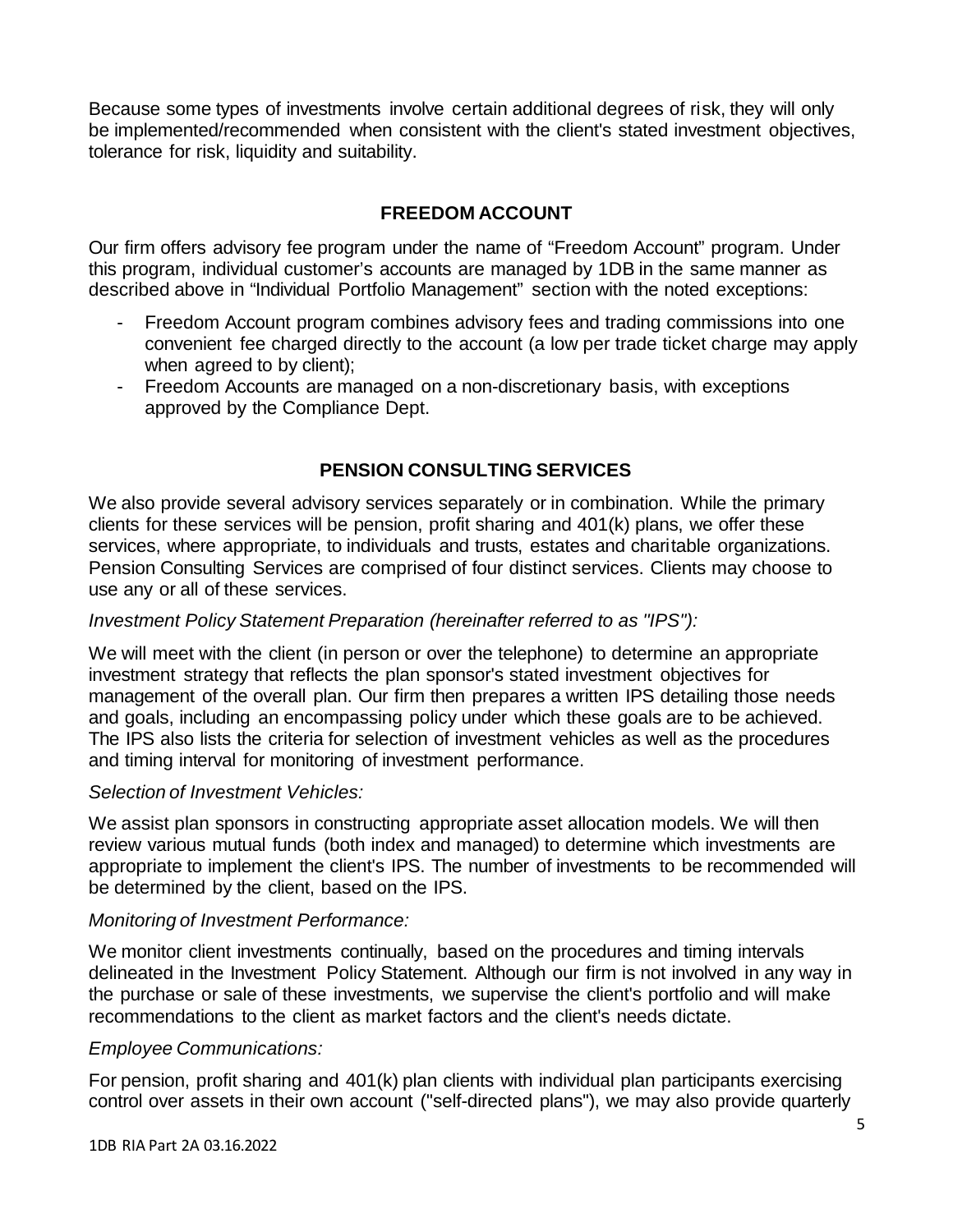educational support and investment workshops designed for the plan participants. The nature of the topics to be covered will be determined by us and the client under the guidelines established in ERISA Section 404(c). The educational support and investment workshops will NOT provide plan participants with individualized, tailored investment advice or individualized, tailored asset allocation recommendations.

#### **MANAGER SELECTION PROGRAMS**

We also offer advisory management services to our clients through the Manager Selection Programs (hereinafter, "Programs").

Our firm provides the client with an asset allocation strategy developed through personal discussions in which goals and objectives based on the client's particular circumstances are established. This asset allocation strategy is drafted into the client's Personal Investment Policy Statement ("PIPS").

Based on the client's individual circumstances and needs (as exhibited in the client's PIPS) we will then perform management searches of various unaffiliated registered investment advisers to identify which registered investment adviser's portfolio management style is appropriate for that client. Factors considered in making this determination include account size, risk tolerance, the opinion of each client and the investment philosophy of the selected registered investment adviser. Clients should refer to the selected registered investment adviser's Firm Brochure or other disclosure document for a full description of the services offered. We are available to meet with clients on a regular basis, or as determined by the client, to review the account.

Once we determine the most suitable investment adviser(s) for the client, we provide the selected adviser(s) with the client's PIPS. The adviser(s) then creates and manages the client's portfolio based on the client's individual needs as exhibited in the PIPS.

We monitor the performance of the selected registered investment adviser(s). If we determine that a particular selected registered investment adviser(s) is not providing sufficient management services to the client, or is not managing the client's portfolio in a manner consistent with the client's PIPS, we may suggest that the client contract with a different registered investment adviser and/or program sponsor. Under this scenario, our firm assists the client in selecting a new registered investment adviser and/or program. However, any move to a new registered investment adviser and/or program is solely at the discretion of the client.

#### **FINANCIAL PLANNING**

We provide financial planning services. Financial planning is a comprehensive evaluation of a client's current and future financial state by using currently known variables to predict future cash flows, asset values and withdrawal plans. Through the financial planning process, all questions, information and analysis are considered as they impact and are impacted by the entire financial and life situation of the client. Clients purchasing this service receive a written report which provides the client with a detailed financial plan designed to assist the client achieve his or her financial goals and objectives.

In general, the financial plan can address any or all of the following areas: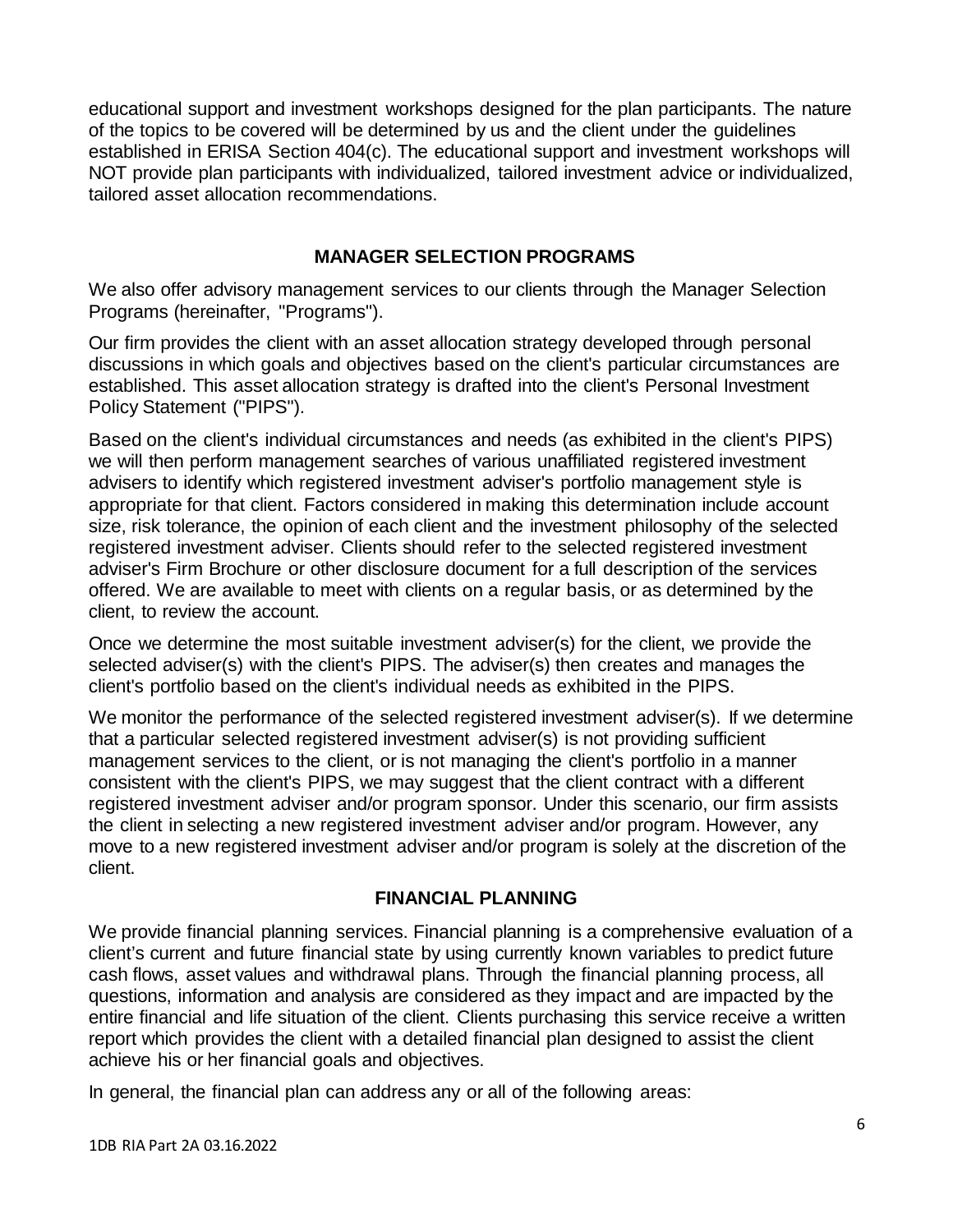- PERSONAL: We review family records, budgeting, personal liability, estate information and financial goals.
- TAX & CASH FLOW: We analyze the client's income tax and spending and planning for past, current and future years; then illustrate the impact of various investments on the client's current income tax and future tax liability.
- INVESTMENTS: We analyze investment alternatives and their effect on the client's portfolio.
- INSURANCE: We review existing policies to ensure proper coverage for life, health, disability, long-term care, liability, home and automobile.
- RETIREMENT: We analyze current strategies and investment plans to help the client achieve his or her retirement goals.
- DEATH & DISABILITY: We review the client's cash needs at death, income needs of surviving dependents, estate planning and disability income.
- ESTATE: We assist the client in assessing and developing long-term strategies, including as appropriate, living trusts, wills, review estate tax, powers of attorney, asset protection plans.

We gather required information through in-depth personal interviews. Information gathered includes the client's current financial status, tax status, future goals, returns objectives and attitudes towards risk. We carefully review documents supplied by the client, including a questionnaire completed by the client, and prepare a written report. Should the client choose to implement the recommendations contained in the plan, we suggest the client work closely with his/her attorney, accountant, insurance agent, and/or stockbroker. Implementation of financial plan recommendations is entirely at the client's discretion.

We also provide general non-securities advice on topics that may include tax and budgetary planning, estate planning and business planning.

Typically the financial plan is presented to the client within six months of the contract date, provided that all information needed to prepare the financial plan has been promptly provided.

Financial Planning recommendations are not limited to any specific product or service offered by a broker-dealer or insurance company. All recommendations are of a generic nature.

# **ADVISORY REFERRAL SERVICES**

1st Discount Brokerage, Inc. acts as a solicitor on behalf of various independent registered investment advisers. Based on a client's individual circumstances and needs, we will assist the client in determining which independent adviser's portfolio management services are appropriate for that client. Factors considered in making this determination, including account size, risk tolerance, and a client's investment experience, are discussed during our consultation with the client.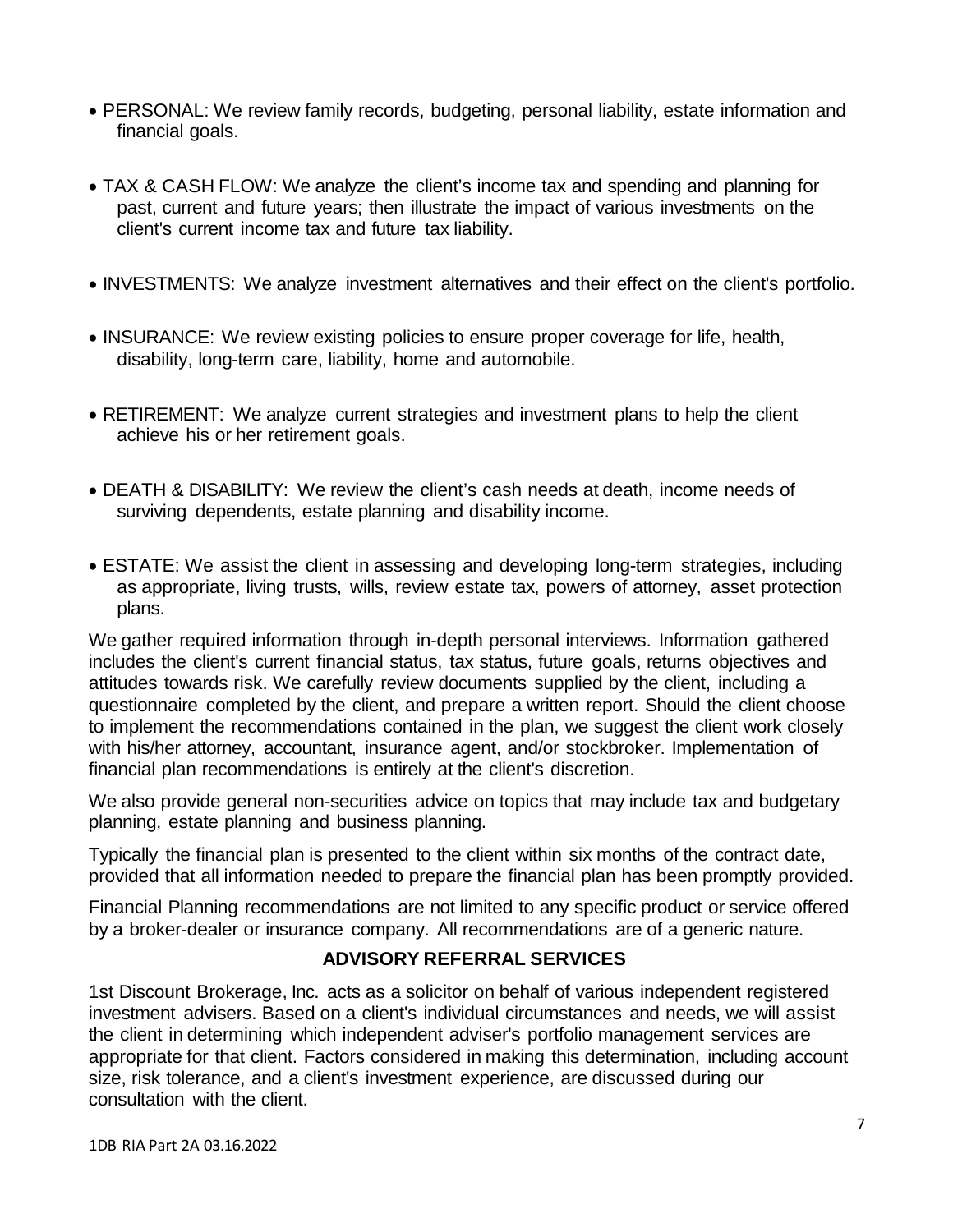1st Discount Brokerage, Inc. will meet with the client on a regular basis, or as determined by the client, to review the account. We will, when needed, suggest changes in the client's portfolio (''rebalancing''), to more effectively address each client's goals. The client may then instruct the independent adviser to make any or all of the changes we recommended. These recommendations are our own, and are neither recommended nor approved by any independent advisers.

Any rebalancing of the portfolio is done with the client's approval, and will be reviewed and implemented by the independent investment adviser. At the time of conducting the advisory solicitation, 1st Discount Brokerage, Inc. will ensure that all federal and/or state specific requirements governing solicitation activities are met.

#### **CONSULTINGSERVICES**

Clients can also receive investment advice on a more focused basis. This may include advice on only an isolated area(s) of concern such as estate planning, retirement planning, or any other specific topic. We also provide specific consultation and administrative services regarding investment and financial concerns of the client.

Consulting recommendations are not limited to any specific product or service offered by a broker-dealer or insurance company. All recommendations are of a generic nature.

### **MYCFO AND TAX PREPARATION SERVICES**

MyCFO provides taxes, accounting and bookkeeping services to individual and business clients.

#### **AMOUNT OF MANAGED ASSETS**

As of 12/31/2021, we were actively managing \$11,177,785.09 of clients' assets on a discretionary basis plus \$12,160,790.26 of clients' assets on a non-discretionary basis in traditional advisory program.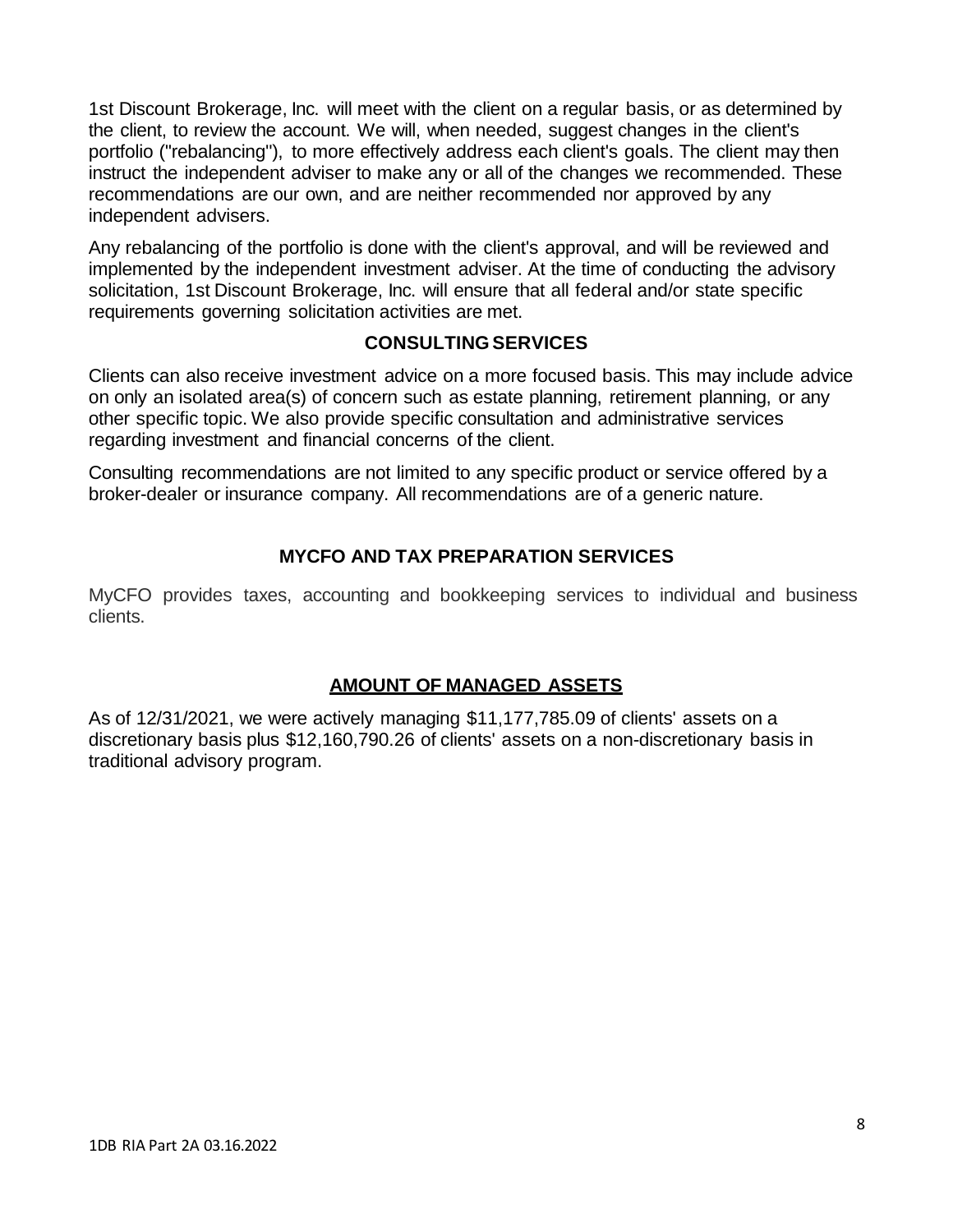#### <span id="page-8-0"></span>**Item 5 Fees and Compensation**

# **INVESTMENT SUPERVISORY SERVICES ("ISS") INDIVIDUAL PORTFOLIO MANAGEMENT FEES**

The annualized fees for Investment Supervisory Services are charged as a percentage of assets under management, according to the following schedules:

|                                                                                                                                                                                                                                                                 | <b>Assets Under Management</b> |  |  |
|-----------------------------------------------------------------------------------------------------------------------------------------------------------------------------------------------------------------------------------------------------------------|--------------------------------|--|--|
| <b>Average Equities</b>                                                                                                                                                                                                                                         | Percentage Fees                |  |  |
| $100,000 - 250,000$                                                                                                                                                                                                                                             | 2.00%                          |  |  |
| $250,000 - 500,000$                                                                                                                                                                                                                                             | 1.75%                          |  |  |
| $500,000 - 1,000,000$                                                                                                                                                                                                                                           | 1.50%                          |  |  |
| $1,000,000 - 2,500,000$                                                                                                                                                                                                                                         | 1.00%                          |  |  |
| $2,500,000 - 5,000,000$                                                                                                                                                                                                                                         | 0.75%                          |  |  |
| > 5,000,000                                                                                                                                                                                                                                                     | 0.50%                          |  |  |
| In additional to the above annual fees, $1st$ Discount Brokerage, Inc. also assess \$10 per<br>trade for equities transaction and \$0.75 per option contract, and \$40 mutual fund<br>processing fee for each order executed through Apex Clearing Corporation. |                                |  |  |

#### *Freedom Account Fees:*

Plus \$150 Annual Administration Fee

In addition, account holderis responsible for a fee of \$10.00 per transaction. A fee of \$0.75 per contract will also be levied on options contracts. Mutual Fund transactions are subject to a \$40.00 mutual fund processing fee.

*Note:* The fees are negotiable and may differ for each advisory client

# **1DB RIA Discretionary Account/Commission Based:**

Equities under \$2/share-Commission less than or equal to 5% Equities over \$2/share-Commission less than or equal to 2.5% Options-Commission less than or equal to 5%

*Note:* The fees are negotiable and may differ for each advisory client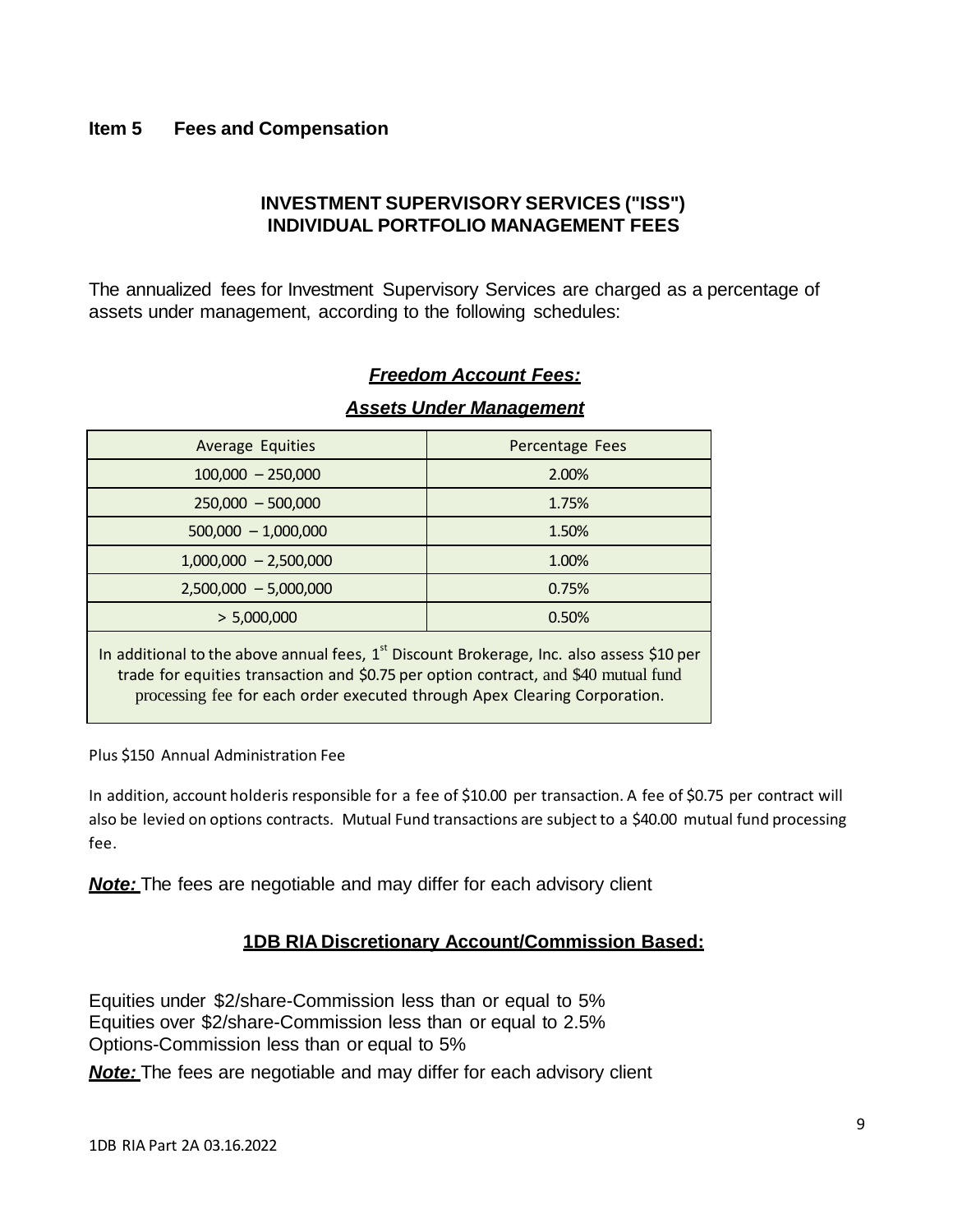| <b>Average Equities</b>                                                                     | Percentage Fees |  |
|---------------------------------------------------------------------------------------------|-----------------|--|
| $100,000 - 250,000$                                                                         | 2.00%           |  |
| $250,000 - 500,000$                                                                         | 1.75%           |  |
| $500,000 - 1,000,000$                                                                       | 1.50%           |  |
| $1,000,000 - 2,500,000$                                                                     | 1.00%           |  |
| $2,500,000 - 5,000,000$                                                                     | 0.75%           |  |
| > 5,000,000                                                                                 | 0.50%           |  |
| In additional to the above annual fees, $1st$ Discount Brokerage. Inc. also assess \$10 per |                 |  |

# **1DB RIA Discretionary Account/Fee Based:**

In additional to the above annual fees, 1 st Discount Brokerage, Inc. also assess \$10 per transaction and \$0.75 per option contract, and \$40 mutual fund processing fee for each order executed through Apex Clearing Corporation.

Plus \$150 Annual Administration Fee

In addition, account holder is responsible fora fee of \$10.00 per transaction. A fee of \$0.75 per contract will also be levied on options contracts. Mutual Fund transactions are subject to a \$40.00 mutual fund processing fee.

*Note:* The fees are negotiable and may differ for each advisory client

# **1DB RIA Discretionary Account/Individual 401K:**

1% of assets under management

*Note:* The fees are negotiable and may differ for each advisory client

#### *Annual Advisory Fees*

The Fee will be payable monthly (or quarterly, if agreed upon by the client and 1DB) in advance upon deposit of any funds or securities in the account. The first payment is due upon acceptance of this agreement and will be based upon the opening value of the Account. The first payment will be prorated to cover the period from the date the Account is opened through the end of the next full calendar month. Thereafter, the fee will be based on the average Account equity value during the preceding calendar month and will be due the following business day. When customer authorizes 1DB to deduct fees directly from the customer's account, an invoice will be sent to the account custodian (with a copy to customer) and fees will be deducted from the account. Otherwise, an invoice will be sent to customer for all periodic fees due for 1DB services.

*Limited Negotiability of Advisory Fees*: Although 1st Discount Brokerage, Inc. has established the aforementioned fee schedule(s), we retain the discretion to negotiate alternative fees on a client-by-client basis. Client facts, circumstances and needs are considered in determining the fee schedule. These include the complexity of the client assets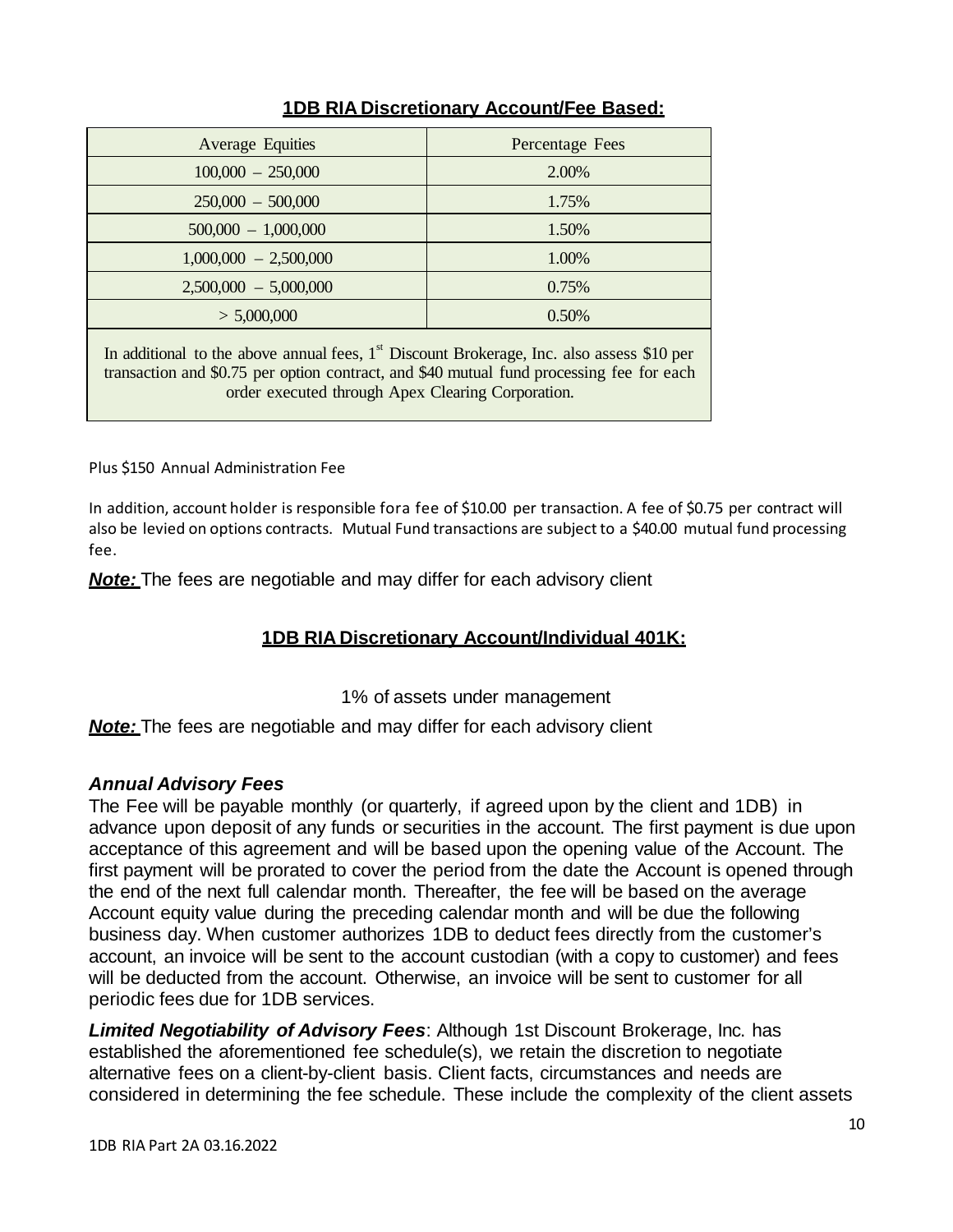to be placed under management, anticipated future additional assets, related accounts, portfolio style, account composition, reports, among other factors. The specific annual fee schedule is identified in the contract between the adviser and each client.

We may group certain related client accounts for the purposes of achieving the minimum account size requirements and determining the annualized fee.

Discounts, not generally available to our advisory clients, may be offered to family members and friends of associated persons of our firm.

#### *Minimum Account Requirement*

Current minimum account requirement for 1DB advisory services is \$50,000 (in individual or combined family "household" accounts).

### **ADVISORY REFERRAL SERVICES FEES**

We do not charge a fee to any client for referrals to another Adviser(s).

In the event that the firm decided to starting charging such fee, our fees for such referrals will be paid by the referred Adviser(s) who shares with our firm a percentage of the fees received from the client. Client advisory fees will not be increased in any way as a result of our referral of any clients to another Adviser(s). We expect to receive **15**% of the advisory management fee paid by the client to that Adviser. Clients will receive a separate disclosure document describing the fee paid to us by such Adviser(s). Clients should refer to that Adviser's' disclosure document for information regarding its fees, billing practices, minimum required investments and termination of advisory agreements.

#### **FINANCIAL PLANNING FEES**

1st Discount Brokerage, Inc.'s Financial Planning fee is determined based on the nature of the services being provided and the complexity of each client's circumstances. All fees are agreed upon prior to entering into a contract with any client.

Our Financial Planning fees are calculated and charged on an hourly basis at a rate of up to \$500. Although the length of time it will take to provide a Financial Plan will depend on each client's personal situation, we will provide an estimate at the start of the advisory relationship.

The client is for the amount of the full fee upon completion of the plan.

# **CONSULTING SERVICES FEES**

1st Discount Brokerage, Inc.'s Consulting Services fee is determined based on the nature of the services being provided and the complexity of each client's circumstances. Fees are negotiable and agreed upon prior to entering into a contract with any client.

Our Consulting Services fees are calculated and charged on an hourly basis at a rate of up to \$500. An estimate is determined at the start of the advisory relationship.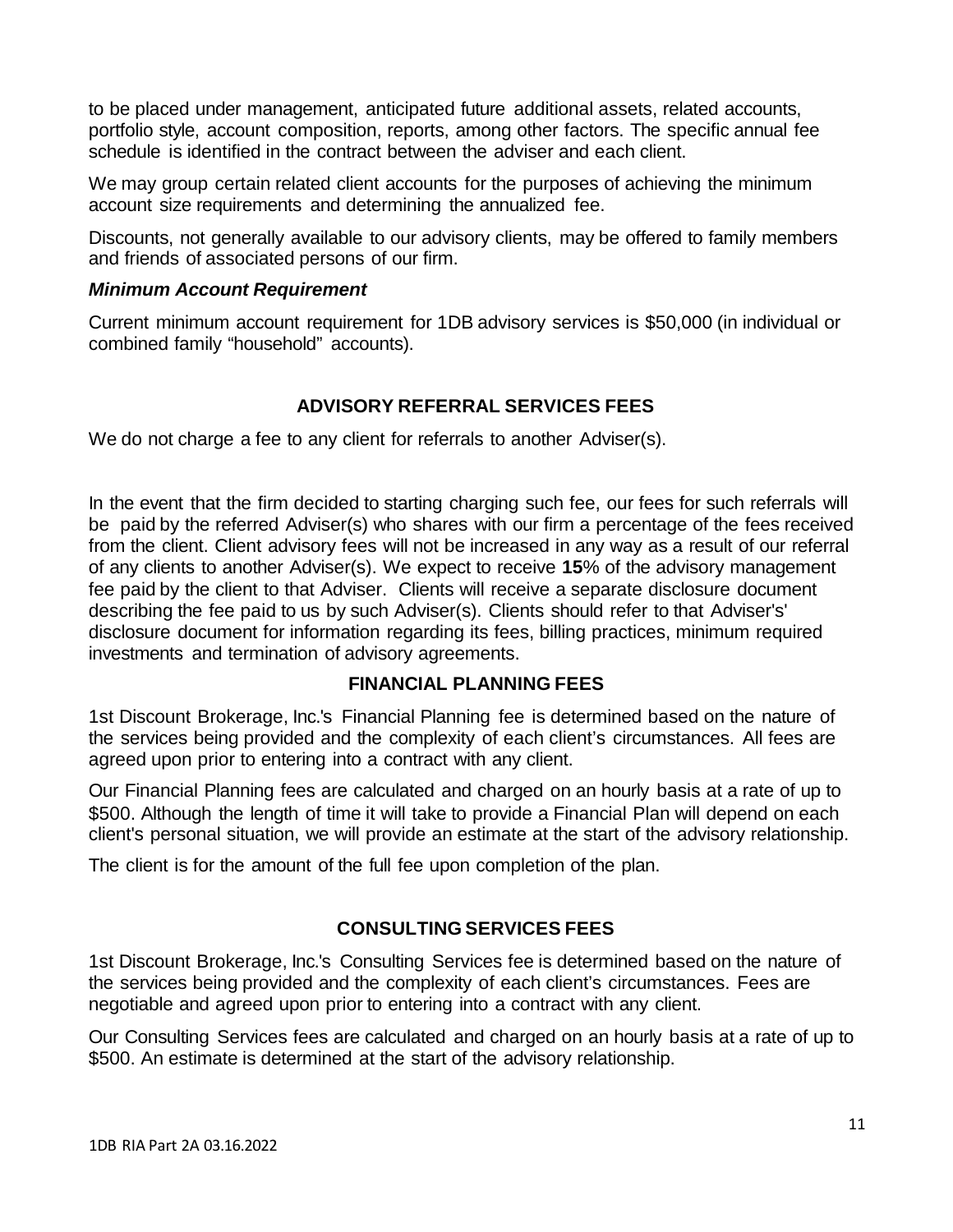Management personnel and other related persons of our firm are licensed as registered representatives of a broker-dealer and/or licensed as insurance agents or brokers. In their separate capacity(ies), these individuals are able to implement investment recommendations for advisory clients for separate and typical compensation (i.e., commissions, 12b-1 fees or other sales-related forms of compensation). This presents a conflict of interest to the extent that these individuals recommend that a client invest in a security which results in a commission being paid to the individuals. Clients are not under any obligation to engage these individuals when considering implementation of advisory recommendations. The implementation of any or all recommendations is solely at the discretion of the client.

#### **MYCFO AND TAX PREPARTION SERVICE FEES**

Clients who choose to use tax preparation services described below will be charged a separate fee. Tax preparation fees will vary with a minimum charge of \$500.00 and \$150.00 hourly rate depending on the complexity of each tax return to be prepared. The fee will be estimated and disclosed to the client(s) prior to services to be provided.

#### **GENERAL INFORMATION**

*Termination of the Advisory Relationship: A client agreement may be canceled at any* time, by either party, for any reason upon receipt of 30 days written notice. Upon termination of any account, any prepaid, unearned fees will be promptly refunded. In calculating a client's reimbursement of fees, we will pro rate the reimbursement according to the number of days remaining in the billing period.

*Mutual Fund Fees*: All fees paid to 1st Discount Brokerage, Inc. for investment advisory services are separate and distinct from the fees and expenses charged by mutual funds and/or ETFs to their shareholders. These fees and expenses are described in each fund's prospectus. These fees will generally include a management fee, other fund expenses, and a possible distribution fee. If the fund also imposes sales charges, a client may pay an initial or deferred sales charge. A client could invest in a mutual fund directly, without our services. In that case, the client would not receive the services provided by our firm which are designed, among other things, to assist the client in determining which mutual fund or funds are most appropriate to each client's financial condition and objectives. Accordingly, the client should review both the fees charged by the funds and our fees to fully understand the total amount of fees to be paid by the client and to thereby evaluate the advisory services being provided.

*Wrap Fee Programs and Separately Managed Account Fees*: Clients participating in separately managed account programs may be charged various program fees in addition to the advisory fee charged by our firm. Such fees may include the investment advisory fees of the independent advisers, which may be charged as part of a wrap fee arrangement. In a wrap fee arrangement, clients pay a single fee for advisory, brokerage and custodial services. Client's portfolio transactions may be executed without commission charge in a wrap fee arrangement. In evaluating such an arrangement, the client should also consider that, depending upon the level of the wrap fee charged by the broker-dealer, the amount of portfolio activity in the client's account, and other factors, the wrap fee may or may not exceed the aggregate cost of such services if they were to be provided separately. We will review with clients any separate program fees that may be charged to clients.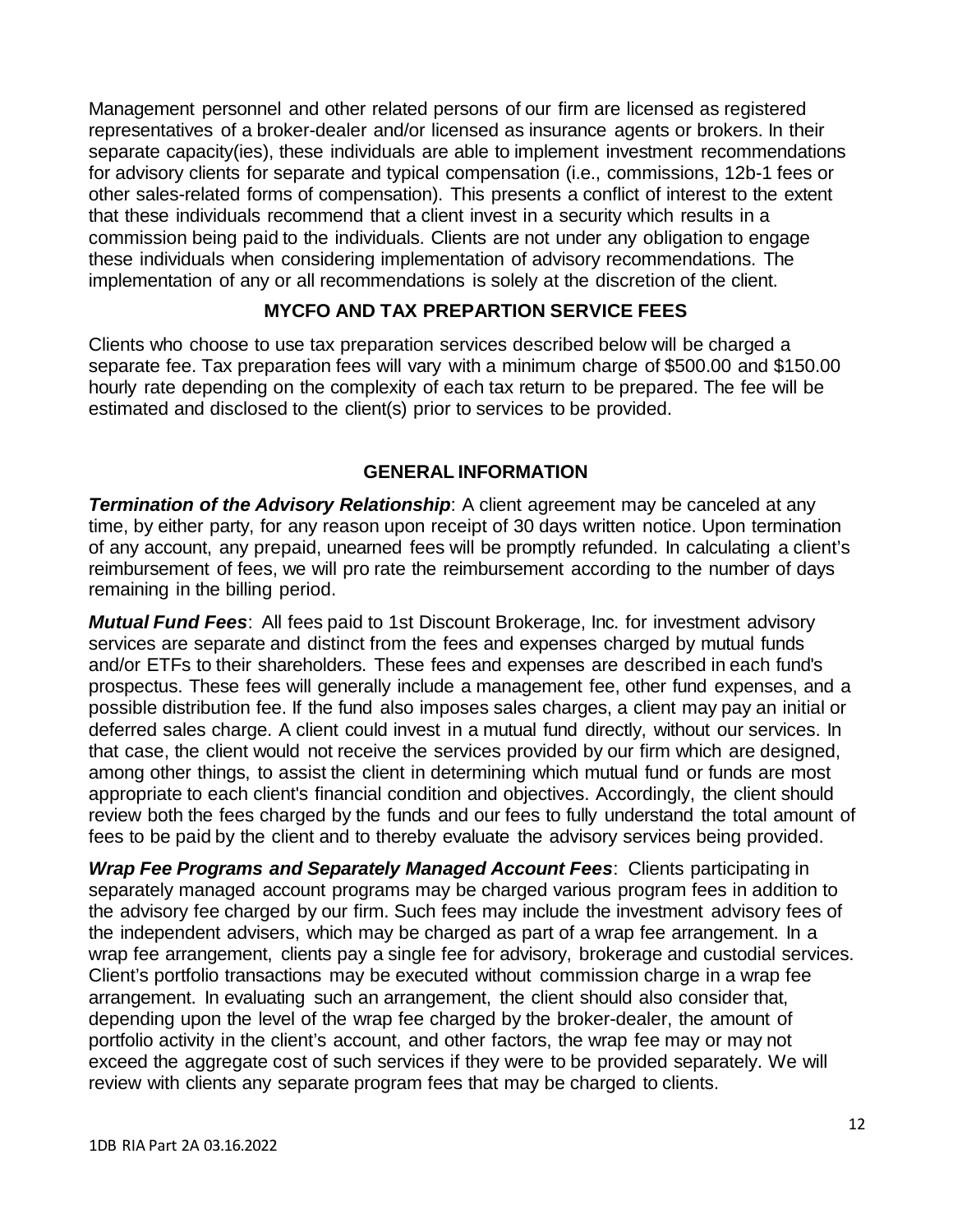*Additional Fees and Expenses*: In addition to our advisory fees, clients are also responsible for the fees and expenses charged by custodians and imposed by broker dealers, including, but not limited to, any transaction charges imposed by a broker dealer with which an independent investment manager effects transactions for the client's account(s). Please refer to the "Brokerage Practices" section (Item 12) of this Form ADV for additional information.

Administrative Fee. The Advisory Account will incur an annual administrative fee of \$150, as compensation for processing and reporting all transactions in the Account and for administering the Account during each 12-month period. The initial prorated administrative fee is due upon execution of this Agreement and, for subsequent periods, the annual fee will be charged each January for the following year.

*Grandfathering of Minimum Account Requirements*: Pre-existing advisory clients are subject to 1st Discount Brokerage, Inc.'s minimum account requirements and advisory fees in effect at the time the client entered into the advisory relationship. Therefore, our firm's minimum account requirements will differ among clients.

*Advisory Fees in General*: Clients should note that similar advisory services may (or may not) be available from other registered (or unregistered) investment advisers for similar or lower fees.

*Limited Prepayment of Fees*: Under no circumstances do we require or solicit payment of fees in excess of \$500 more than six months in advance of services rendered.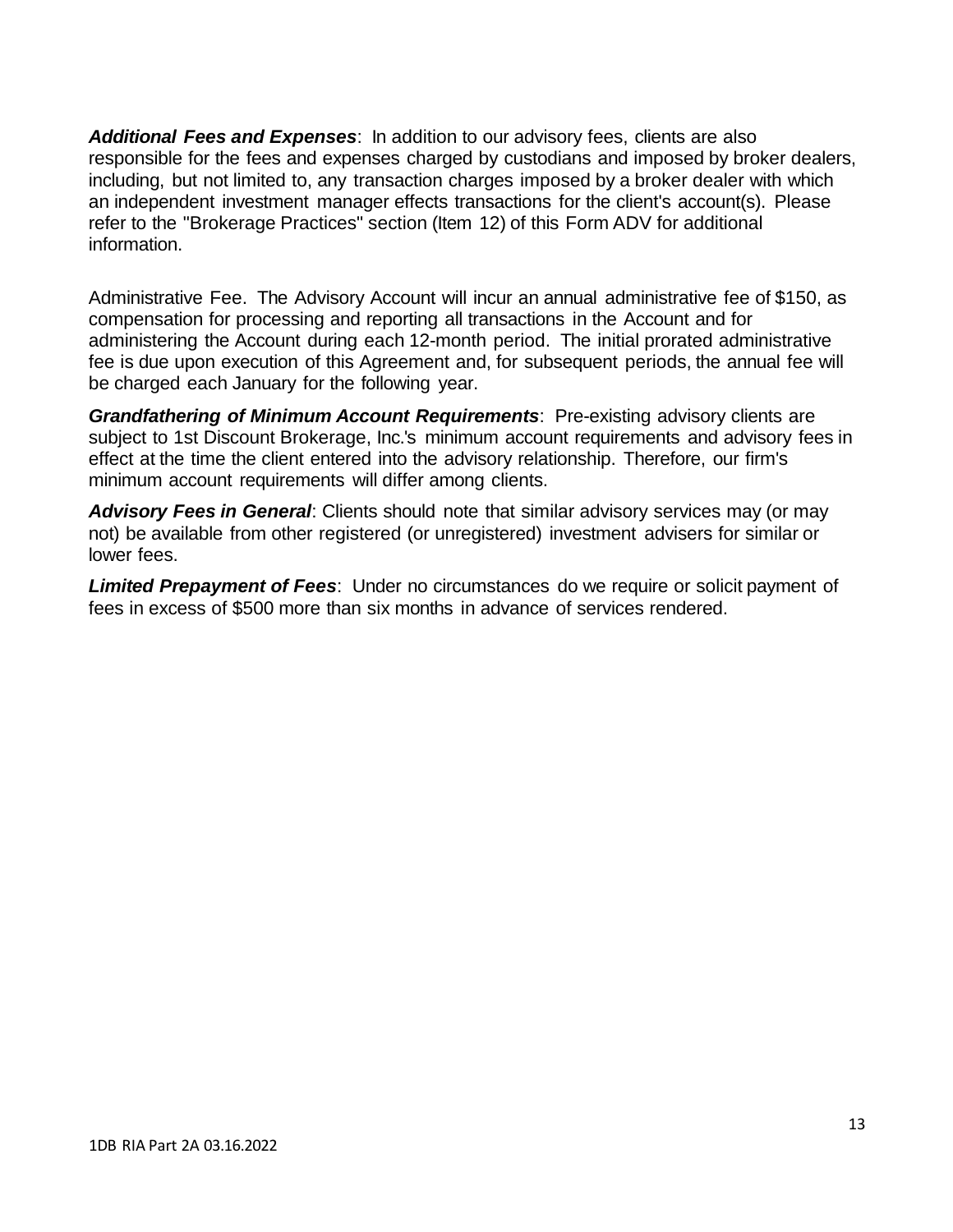### <span id="page-13-0"></span>**Item 6 Performance-Based Fees and Side-By-Side Management**

1st Discount Brokerage, Inc. does not charge performance-based fees.

#### <span id="page-13-1"></span>**Item 7 Types of Clients**

1st Discount Brokerage, Inc. provides advisory services to the following types of clients:

- Individuals (other than high net worth individuals)
- High net worth individuals
- Corporations or other businesses not listed above
- Pension and profit sharing plans

As previously disclosed in Item 5, our firm has established certain initial minimum account requirements, based on the nature of the service(s) being provided. For a more detailed understanding of those requirements, please review the disclosures provided in each applicable service.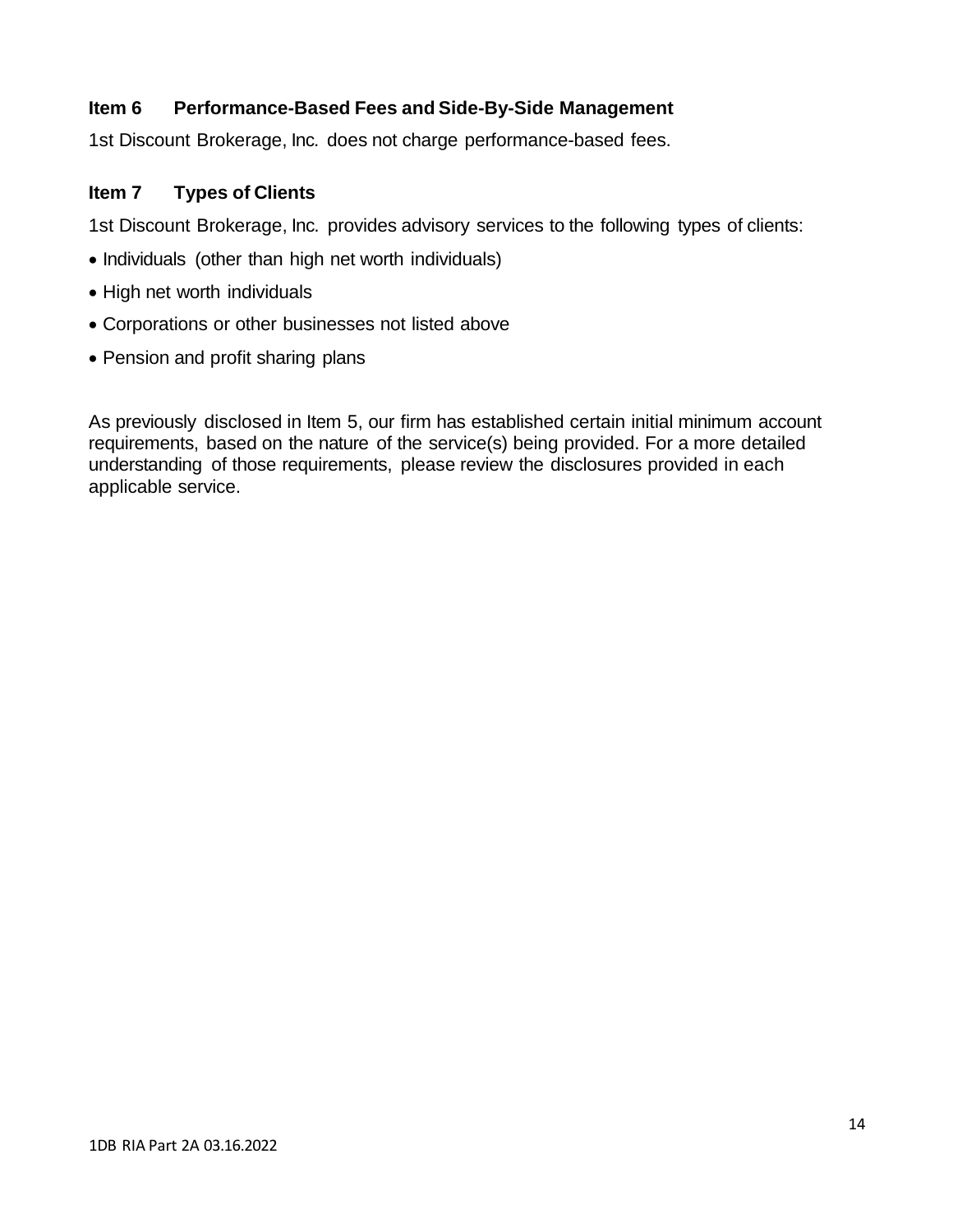### <span id="page-14-0"></span>**Item 8 Methods of Analysis, Investment Strategies and Risk of Loss**

#### **METHODS OF ANALYSIS**

We use the following methods of analysis in formulating our investment advice and/or managing client assets:

*Fundamental Analysis.* We attempt to measure the intrinsic value of a security by looking at economic and financial factors (including the overall economy, industry conditions, and the financial condition and management of the company itself) to determine if the company is underpriced (indicating it may be a good time to buy) or overpriced (indicating it may be time to sell).

Fundamental analysis does not attempt to anticipate market movements. This presents a potential risk, as the price of a security can move up or down along with the overall market regardless of the economic and financial factors considered in evaluating the stock.

*Technical Analysis.* We analyze past market movements and apply that analysis to the present in an attempt to recognize recurring patterns of investor behavior and potentially predict future price movement.

Technical analysis does not consider the underlying financial condition of a company. This presents a risk in that a poorly-managed or financially unsound company may underperform regardless of market movement.

*Cyclical Analysis.* In this type of technical analysis, we measure the movements of a particular stock against the overall market in an attempt to predict the price movement of the security.

Cyclical analysis does not consider the underlying financial condition of a company. This presents a risk in that a poorly-managed or financially unsound company may underperform regardless of market movement.

*Quantitative Analysis.* We may use mathematical models in an attempt to obtain more accurate measurements of a company's quantifiable data, such as the value of a share price or earnings per share, and predict changes to that data.

A risk in using quantitative analysis is that the models used may be based on assumptions that prove to be incorrect.

*Qualitative Analysis.* We subjectively evaluate non-quantifiable factors such as quality of management, labor relations, and strength of research and development factors not re

A risk is using qualitative analysis is that our subjective judgment may prove incorrect.

*Asset Allocation.* Rather than focusing primarily on securities selection, we attempt to identify an appropriate ratio of securities, fixed income, and cash suitable to the client adily subject to measurement, and predict changes to share price based on that data.'s investment goals and risk tolerance.

A risk of asset allocation is that the client may not participate in sharp increases in a particular security, industry or market sector. Another risk is that the ratio of securities, fixed income, and cash will change over time due to stock and market movements and, if not corrected, will no longer be appropriate for the client's goals.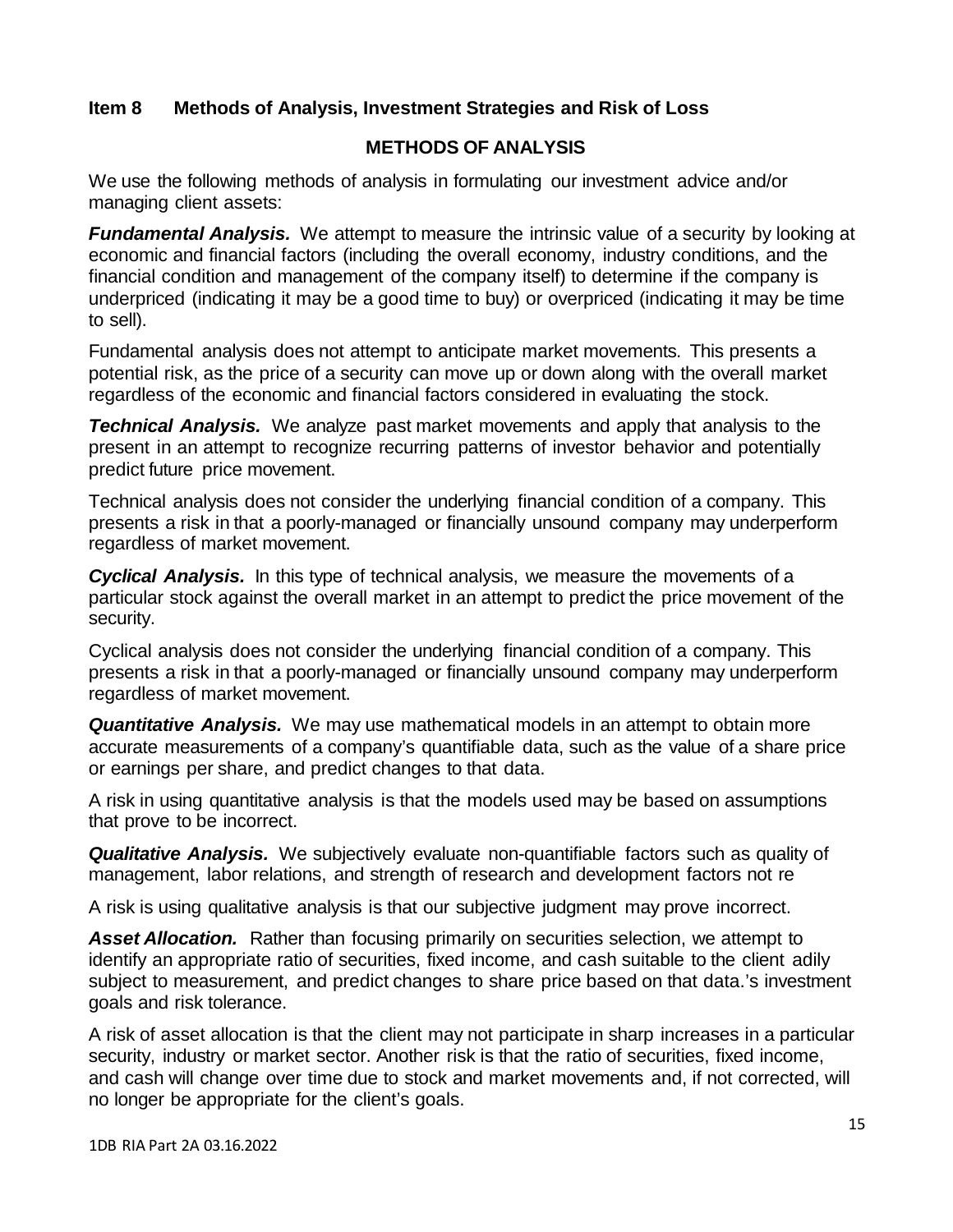*Mutual Fund and/or ETF Analysis.* We look at the experience and track record of the manager of the mutual fund or ETF in an attempt to determine if that manager has demonstrated an ability to invest over a period of time and in different economic conditions. We also look at the underlying assets in a mutual fund or ETF in an attempt to determine if there is significant overlap in the underlying investments held in another fund(s) in the client's portfolio. We also monitor the funds or ETFs in an attempt to determine if they are continuing to follow their stated investment strategy.

A risk of mutual fund and/or ETF analysis is that, as in all securities investments, past performance does not guarantee future results. A manager who has been successful may not be able to replicate that success in the future. In addition, as we do not control the underlying investments in a fund or ETF, managers of different funds held by the client may purchase the same security, increasing the risk to the client if that security were to fall in value. There is also a risk that a manager may deviate from the stated investment mandate or strategy of the fund or ETF, which could make the holding(s) less suitable for the client's portfolio.

#### What Are Exchange-Traded Funds?

ETFs are typically registered investment companies whose shares represent an interest in a portfolio of securities that track an underlying benchmark or index. (Some ETFs that invest in commodities, currencies, or commodity- or currency-based instruments are not registered as investment companies.) Unlike traditional mutual funds, shares of ETFs typically trade throughout the day on a securities exchange at prices established by the market.

#### Things to Consider before Investing in ETFs

ETFs are not mutual funds. Generally, ETFs combine features of a mutual fund, which can be purchased or redeemed at the end of each trading day at its NAV per share, with the intraday trading feature of a closedend fund, whose shares trade throughout the trading day at market prices. Intraday trading is described in greater detail below in the section on NAV and Intraday Value

Unlike with mutual fund shares, retail investors can only purchase and sell ETF shares in market transactions. That is, unlike mutual funds, ETFs do not sell individual shares directly to, or redeem their individual shares directly from, retail investors. Instead, ETF sponsors enter into contractual relationships with one or more financial institutions known as "Authorized Participants." Authorized Participants typically are large broker-dealers. Only Authorized Participants are permitted to purchase and redeem shares directly from the ETF, and they can do so only in large aggregations or blocks (e.g., 50,000 ETF shares) commonly called "Creation Units."

To purchase shares from an ETF, an Authorized Participant assembles and deposits a designated basket of securities and cash with the fund in exchange for which it receives ETF shares. Once the Authorized Participant receives the ETF shares, the Authorized Participant is free to sell the ETF shares in the secondary market to individual investors, institutions, or market makers in the ETF.

The redemption process is the reverse of the creation process. An Authorized Participant buys a large block of ETF shares on the open market and delivers those shares to the fund. In return, the Authorized Participant receives a pre-defined basket of individual securities, or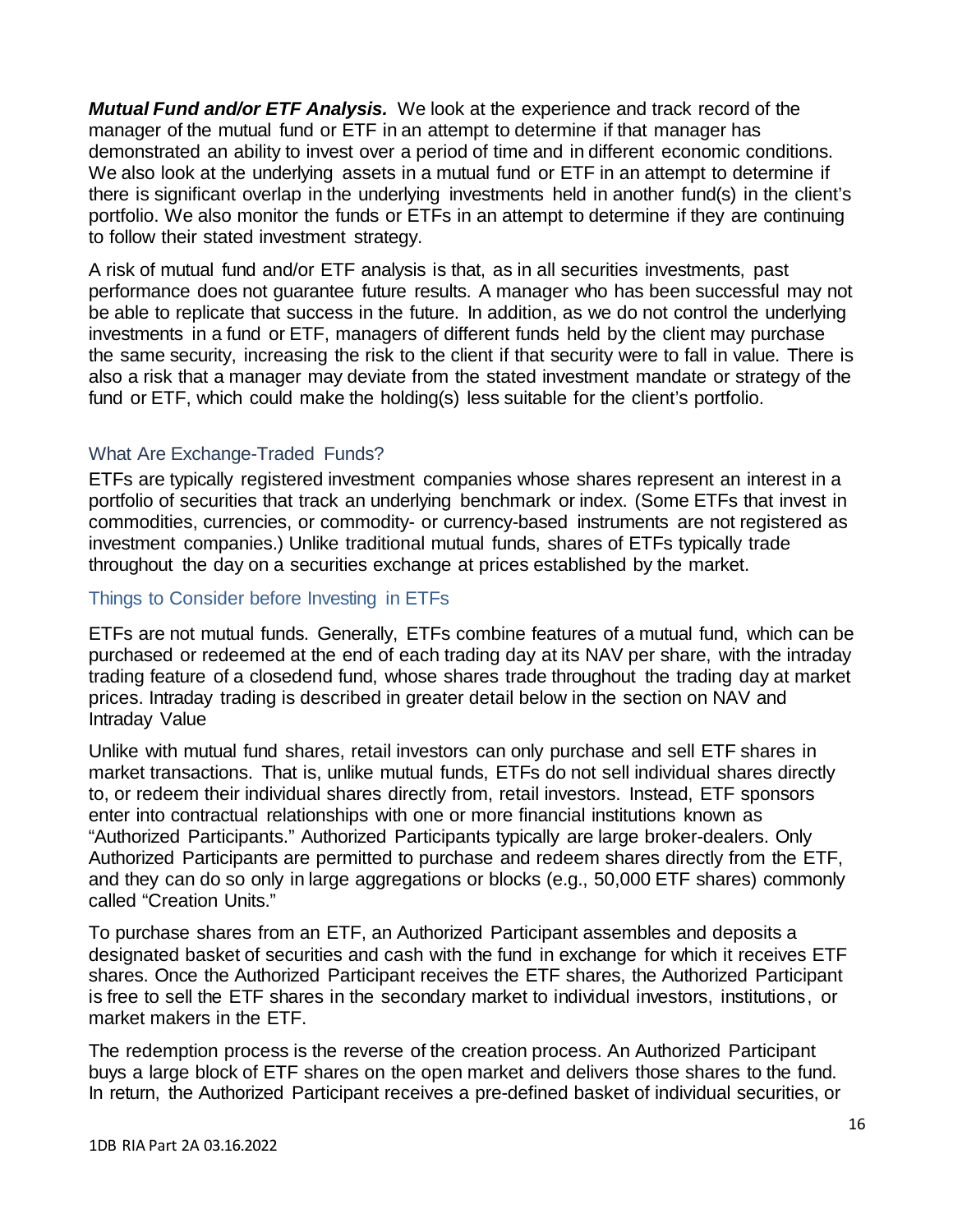the cash equivalent.

Other investors purchase and sell ETF shares in market transactions at market prices. An ETF's market price typically will be more or less than the fund's NAV per share. This is because the ETF's market price fluctuates during the trading day as a result of a variety of factors, including the underlying prices of the ETF's assets and the demand for the ETF, while the ETF's NAV is the value of the ETF's assets minus its liabilities, as calculated by the ETF at the end of each business day. An ETF's market price is generally kept close to the ETF's end-of-day NAV because of the arbitrage function inherent to the structure of the ETF. This is described in greater detail below in the section on Arbitrage.

### NAV and Intraday Value

An ETF (like a mutual fund) must calculate its NAV (the value of all its assets minus all its liabilities) every business day, which is done typically at the close of the New York Stock Exchange. Approximately every 15 seconds throughout the business day, an ETF's estimated NAV is calculated and distributed through quote services. This estimated NAV (called the IIV – for intraday indicative value – or IOPV – for intraday operative value – depending on the exchange on which the ETF lists) is unique to ETFs and is based on the estimated value of the ETF's holdings (minus its liabilities) throughout the trading day. You can find an ETF's intraday value on various financial services websites, many of which are familiar to the general public. Often an ETF's intraday value

### **ETF Risks**

**◦***Authorized Participants, Market Makers, and Liquidity Providers Limitation Risk.* The Fund has a limited number of financial institutions that may act as Authorized Participants ("APs"). In addition, there may be a limited number of market makers and/or liquidity providers in the marketplace. To the extent either of the following events occur, Shares may trade at a material discount to NAV and possibly face delisting:(i) APs exit the business or otherwise become unable to process creation and/or redemption orders and no other APs step forward to perform these services, or (ii) market makers and/or liquidity providers exit the business or significantly reduce their business activities and no other entities step forward to perform their functions.

- *Authorized Participants, Market Makers, and Liquidity Providers Limitation Risk. ETF* has a limited number of financial institutions that may act as Authorized Participants ("APs"). In addition, there may be a limited number of market makers and/or liquidity providers in the marketplace. To the extent either of the following events occur, Shares may trade at a material discount to NAV and possibly face delisting: (i) APs exit the business or otherwise become unable to process creation and/or redemption orders and no other APs step forward to perform these services, or (ii) market makers and/or liquidity providers exit the business or significantly reduce their business activities and no other entities step forward to perform their functions.
- *Cash Redemption Risk.* ETF's investment strategy may require it to effect redemptions, in whole or in part, for cash. As a result, the Fund may be required to sell portfolio securities to obtain the cash needed to distribute redemption proceeds. This may cause the Fund to recognize investment income and/or capital gains or losses that it might not have recognized if it had completely satisfied the redemption inkind. As a result, the Fund may be less tax efficient if it includes such a cash payment than if the inkind redemption process was used exclusively. In addition, cash redemptions may incur higher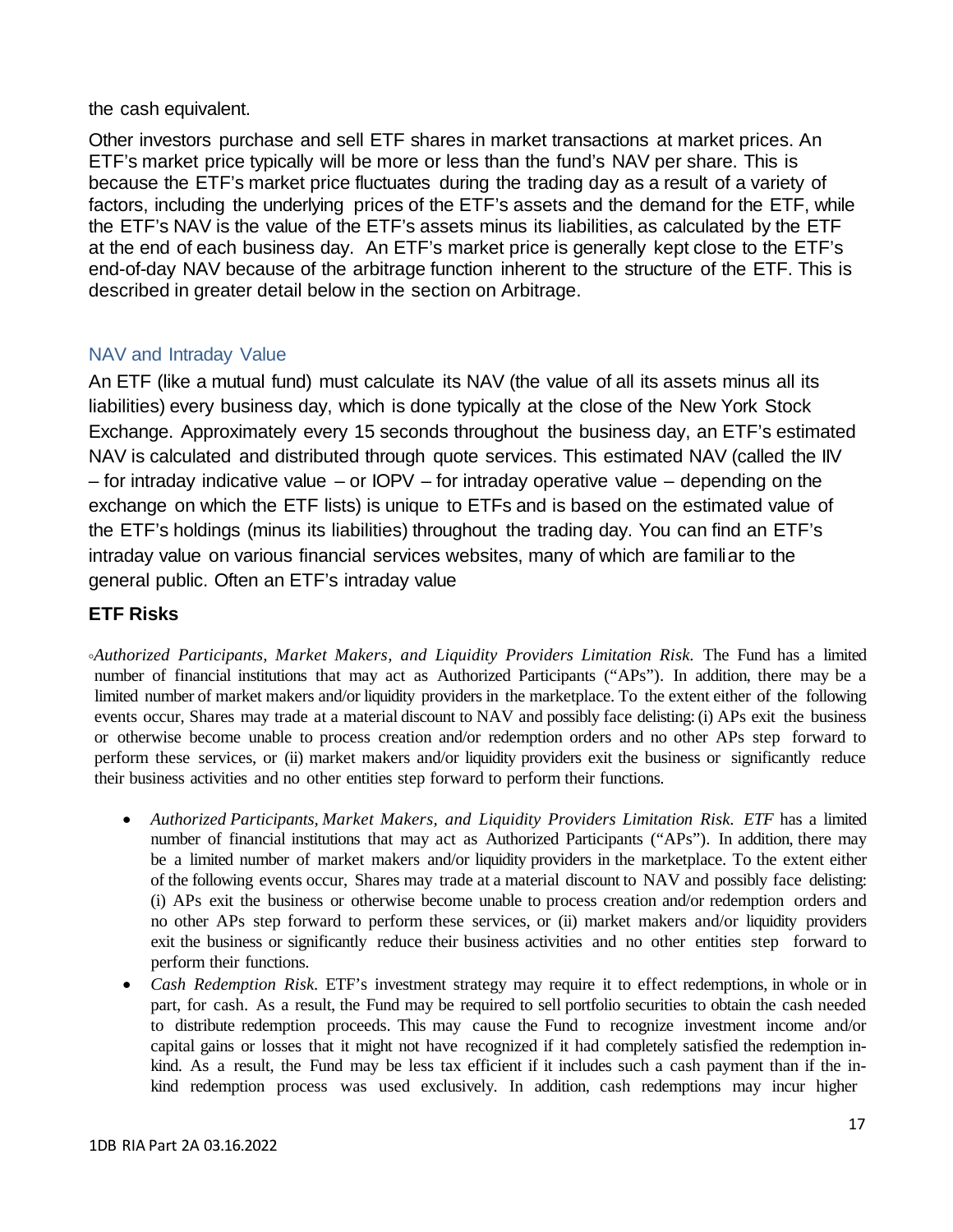brokerage costs than in-kind redemptions and these added costs may be borne by the Fund and negatively impact Fund performance.

- *Costs of Buying or Selling Shares.* Due to the costs of buying or selling Shares, including brokerage commissions imposed by brokers and bid/ask spreads, frequent trading of Shares may significantly reduce investment results and an investment in Shares may not be advisable for investors who anticipate regularly making small investments
- *Shares May Trade at Prices Other Than NAV.* As with all ETFs, Shares may be bought and sold in the secondary market at market prices. Although it is expected that the market price of Shares will approximate the Fund's NAV, there may be times when the market price of Shares is more than the NAV intraday (premium) or less than the NAV intra-day (discount) due to supply and demand of Shares or during periods of market volatility. This risk is heightened in times of market volatility, periods of steep market declines, and periods when there is limited trading activity for Shares in the secondary market, in which case such premiums or discounts may be significant.
- *Trading.* Although Shares are listed for trading on a national securities exchange, such as the NYSE Arca, Inc. (the "Exchange"), and may be traded on U.S. exchanges other than the Exchange, there can be no assurance that Shares will trade with any volume, or at all, on any stock exchange. In stressed market conditions, the liquidity of Shares may begin to mirror the liquidity of the Fund's underlying portfolio holdings, which can be significantly less liquid than Shares

*Third-Party Money Manager Analysis.* We examine the experience, expertise, investment philosophies, and past performance of independent third-party investment managers in an attempt to determine if that manager has demonstrated an ability to invest over a period of time and in different economic conditions. We monitor the manager's underlying holdings, strategies, concentrations and leverage as part of our overall periodic risk assessment. Additionally, as part of our due-diligence process, we survey the manager's compliance and business enterprise risks.

A risk of investing with a third-party manager who has been successful in the past is that he/she may not be able to replicate that success in the future. In addition, as we do not control the underlying investments in a third-party manager's portfolio, there is also a risk that a manager may deviate from the stated investment mandate or strategy of the portfolio, making it a less suitable investment for our clients. Moreover, as we do not control the manager's daily business and compliance operations, we may be unaware of the lack of internal controls necessary to prevent business, regulatory or reputational deficiencies.

*Risks for all forms of analysis.* Our securities analysis methods rely on the assumption that the companies whose securities we purchase and sell, the rating agencies that review these securities, and other publicly-available sources of information about these securities, are providing accurate and unbiased data. While we are alert to indications that data may be incorrect, there is always a risk that our analysis may be compromised by inaccurate or misleading information.

# *INVESTMENT STRATEGIES*

We use the following strategy(ies) in managing client accounts, provided that such strategy(ies) are appropriate to the needs of the client and consistent with the client's investment objectives, risk tolerance, and time horizons, among other considerations:

*Long-term purchases.* We purchase securities with the idea of holding them in the client's account for a year or longer. Typically we employ this strategy when: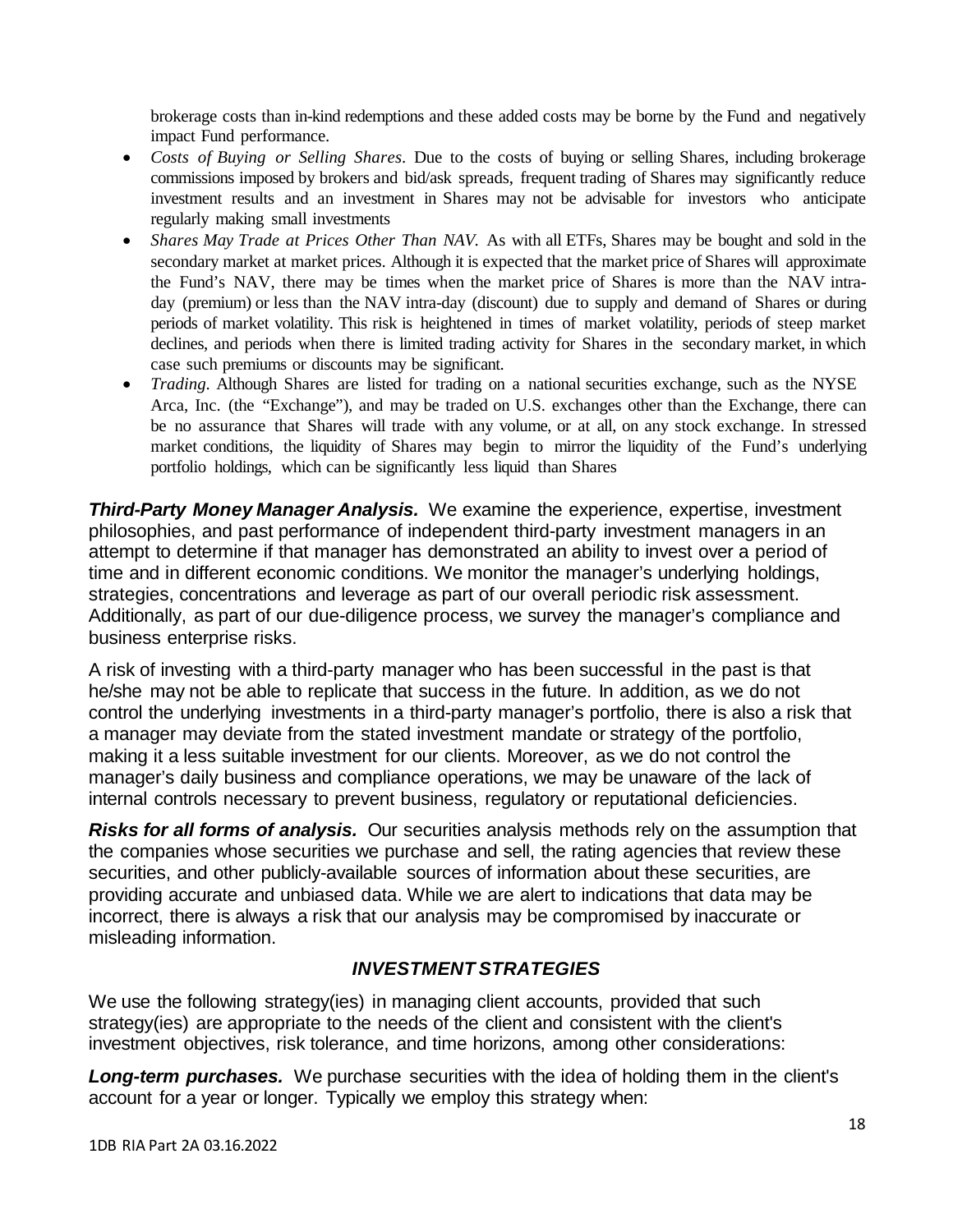- we believe the securities to be currently undervalued, and/or
- we want exposure to a particular asset class over time, regardless of the current projection for this class.

A risk in a long-term purchase strategy is that by holding the security for this length of time, we may not take advantage of short-term gains that could be profitable to a client. Moreover, if our predictions are incorrect, a security may decline sharply in value before we make the decision to sell.

**Short-term purchases.** When utilizing this strategy, we purchase securities with the idea of selling them within a relatively short time (typically a year or less). We do this in an attempt to take advantage of conditions that we believe will soon result in a price swing in the securities we purchase.

A short-term purchase strategy poses risks should the anticipated price swing not materialize; we are then left with the option of having a long-term investment in a security that was designed to be a short-term purchase, or potentially taking a loss.

In addition, this strategy involves more frequent trading than does a longer-term strategy, and will result in increased brokerage and other transaction-related costs, as well as less favorable tax treatment of short-term capital gains.

**Trading.** We purchase securities with the idea of selling them very quickly (typically within 30 days or less). We do this in an attempt to take advantage of brief price swings.

A short-term purchase strategy poses risks should the anticipated price swing not materialize or goes in the opposite direction. In addition, this strategy involves more frequent trading than does a longer-term strategy, and will result in increased brokerage and other transactionrelated costs, as well as less favorable tax treatment of short-term capital gains.

*Short sales.* We borrow shares of a stock for your portfolio from someone who owns the stock on a promise to replace the shares on a future date at a certain price. Those borrowed shares are then sold. On the agreed-upon future date, we buy the same stock and return the shares to the original owner. We engage in short selling based on our determination that the stock will go down in price after we have borrowed the shares. If we are correct and the stock price has gone down since the shares were purchased from the original owner, the client account realizes the profit.

A short selling strategy poses risks should the anticipated move to the downside does not materialize and instead, the stock moves up dramatically. Potential loss associated with a short sale is unlimited as the stock can move to unlimited higher prices. There is also a risk of loss in case of a forced buy-in by a custodian.

*Margin transactions.* We may purchase stocks for your portfolio with money borrowed from your brokerage account. This allows you to purchase more stock than you would be able to with your available cash, and allows us to purchase stock without selling other holdings. Use of margin carried specific risk which is disclosed to you at the time when use of margin in your portfolio is suggested.

*Option writing.* We may use options as an investment strategy. An option is a contract that gives the buyer the right, but not the obligation, to buy or sell an asset (such as a share of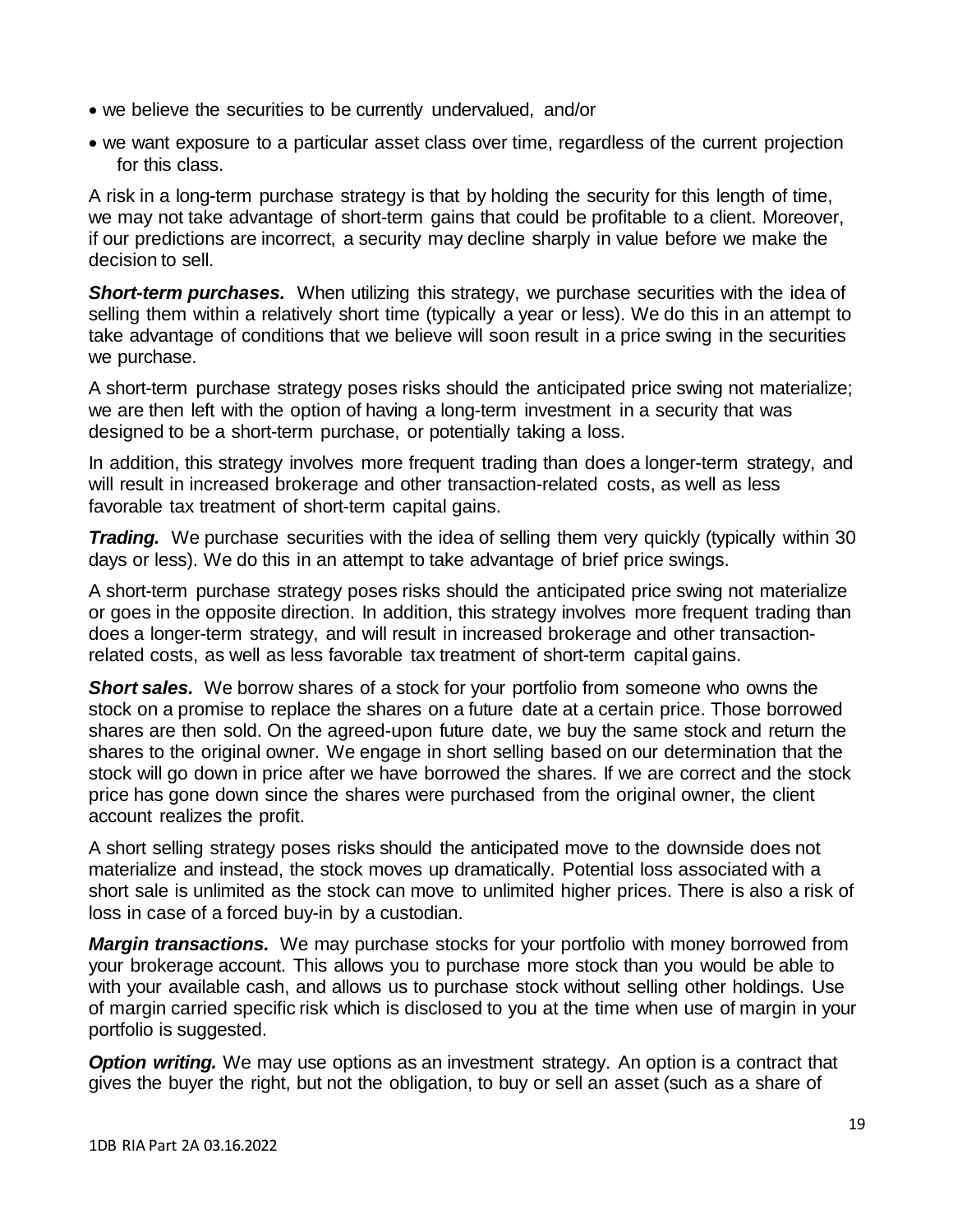stock) at a specific price on or before a certain date. An option, just like a stock or bond, is a security. An option is also a derivative, because it derives its value from an underlying asset.

The two types of options are calls and puts:

- A call gives us the right to buy an asset at a certain price within a specific period of time. We will buy a call if we have determined that the stock may increase substantially before the option expires.
- A put gives us the holder the right to sell an asset at a certain price within a specific period of time. We will buy a put if we have determined that the price of the stock may fall before the option expires.

We will use options to speculate on the possibility of a sharp price swing. We will also use options to "hedge" a purchase of the underlying security; in other words, we will use an option purchase to limit the potential upside and downside of a security we have purchased for your portfolio.

We use "covered calls", in which we sell an option on security you own. In this strategy, you receive a fee for making the option available, and the person purchasing the option has the right to buy the security from you at an agreed-upon price.

We use a "spreading strategy", in which we purchase two or more option contracts (for example, a call option that you buy and a call option that you sell) for the same underlying security. This effectively puts you on both sides of the market, but with the ability to vary price, time and other factors.

Investing in options involves risk. Specific risks are described in detail in the OCC "Characteristics & Risks of Standardized Options" brochure which is provided to customers at the time an option investment is discussed; the brochure can also be found at http://www.optionsclearing.com/about/publications/character-risks.jsp

#### *Risk of Loss.*

Clients should understand that investing in any securities, including mutual funds, involves a risk of loss of both income and principal. We ask that you work with us to help us understand your tolerance for risk.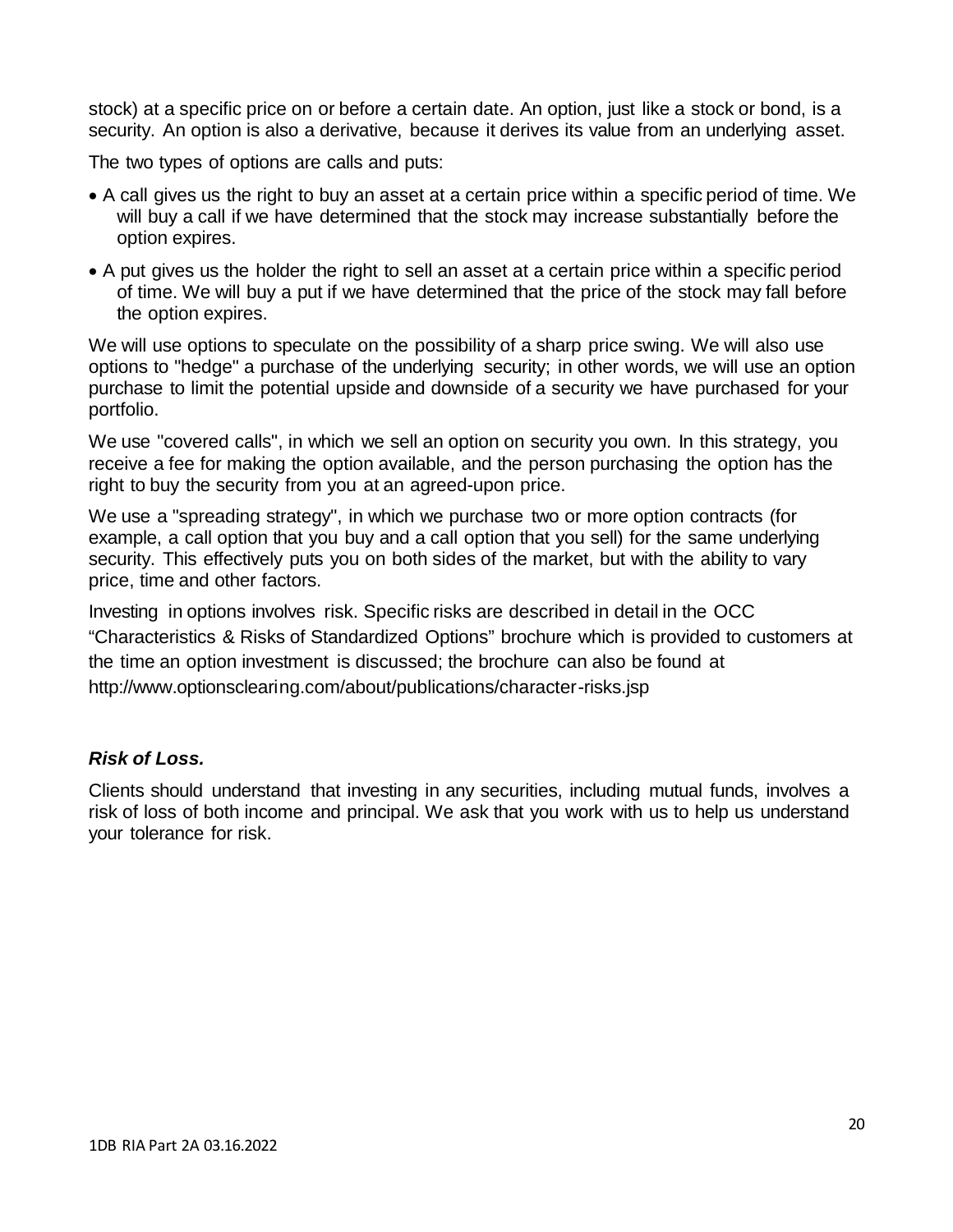#### <span id="page-20-0"></span>**Item 9 Disciplinary Information**

We are required to disclose any legal or disciplinary events that are material to a client's or prospective client's evaluation of our advisory business or the integrity of our management.

At this time, our management does not have disciplinary events that are material to a client's or prospective client's evaluation of our advisory business or the integrity of our management.

For the purposes of full disclosure to our customers, the following information is found on the Broker-Dealer disclosure record for 1<sup>st</sup> Discount Brokerage, Inc., SEC and FINRA registered broker-dealer:

On January 23, 2012, 1<sup>st</sup> Discount Brokerage, Inc. entered into a settlement agreement with the SEC as a result of SEC-initiated proceedings as follows:

IN ANTICIPATION OF THE INSTITUTION OF THE PROCEEDINGS, RESPONDENTSUBMITTED AN OFFER OF SETTLEMENT (THE "OFFER") WHICH THE COMMISSION DETERMINED TO ACCEPT. SOLELY FOR THE PURPOSE OF THE PROCEEDINGS ANDANYOTHER PROCEEDINGS BROUGHT BY OR ON BEHALF OF THE COMMISSION, OR TO WHICH THE COMMISSION IS A PARTY, ANDWITHOUT ADMITTING OR DENYINGTHE FINDINGS, EXCEPT AS TO THE COMMISSION'S JURISDICTION OVER RESPONDENTANDTHE SUBJECT MATTER OF THE PROCEEDINGS, WHICH ARE ADMITTED, RESPONDENT CONSENTED TO THE ENTRY OF THE ORDER INSTITUTING ADMINISTRATIVEPROCEEDINGS PURSUANTTO SECTION 15(B) OF THE SECURITIES EXCHANGE ACT OF 1934 ANDSECTIONS 203(E) AND 203(F) OF THE INVESTMENTADVISERS ACTOF 1940, MAKINGFINDINGS, IMPOSING REMEDIAL SANCTIONS ANDA CENSURE ORDER AS TO 1ST DISCOUNT BROKERAGE, INC. THE COMMISSION DEEMED IT APPROPRIATEANDIN THE PUBLIC INTEREST TO IMPOSE THE SANCTIONS AGREEDTO IN THE RESPONDENT'S OFFER. ACCORDINGLY, PURSUANTTO SECTION 15(B) OF THE EXCHANGE ACT AND SECTIONS 203(E) AND 203(F) OF THE ADVISERS ACT, IT IS HEREBY ORDERED THAT RESPONDENT 1DB SHALL PAY CIVIL PENALTIES OF \$40,000 TO THE UNITED STATES TREASURY. RESPONDENT 1DB IS CENSURED.

On April 23, 2015, 1<sup>st</sup> Discount Brokerage, Inc. entered into a settlement agreement with FINRA as a result of the regulatory action as follows:

WITHOUT ADMITTING OR DENYING THE FINDINGS, THE FIRM CONSENTED TO THE SANCTIONS AND TO THE ENTRY OF FINDINGS THAT IT EXECUTED SALES WITHOUT CONDUCTING A REASONABLE SEARCHING INQUIRY TO DETERMINE WHETHER THE SECURITIES WERE REGISTERED OR THE TRANSACTIONS WERE SUBJECT TO AN EXEMPTION FROM REGISTRATION UNDER SECTION OF THE SECURITIES ACT OF 1933 (SECURITIES ACT). THE FINDINGS STATED THAT THE FIRM'S CUSTOMERS ENGAGED IN A PATTERN OF DEPOSITING LARGE BLOCKS OF LOWPRICED SECURITIES IN THEIR ACCOUNTS, OF LIQUIDATING THE LOWPRICED SECURITIES AND WIRING THE SALES PROCEEDS TO AN ACCOUNT OUTSIDE THE FIRM WITHOUT REINVESTMENT. THEI FIRM FACILITATED CUSTOMER LIQUIDATIONS OF APPROXIMATELY 7,764,600 SHARES OF NINE DIFFERENT ISSUERS TRADED ON EITHER THE OTC PINK SHEETS OR THE OTC BULLETIN BOARD, OF WHICH EIGHT WERE SHARES OF LOWPRICED SECURITIES. THE FINDINGS ALSO INCLUDED THAT THE FIRM HAD INADEQUATE WRITTEN SUPERVISORY PROCEDURES (WSPS) TO ENSURE COMPLIANCE WITH SECTION 5 OF THE SECURITIES ACT. THE FIRM'S WSPS DID NOT REQUIRE A REASONABLE SEARCHIGN INQUIRY TO CONFIRM WHETHER A LOWPRICED SECURITY WAS REGISTERED OR THE PROPOSED TRANSACTION WAS SUBJECT TO AN EXEMPTION FROM REGISTRATION. THE FIRM ESSENTIALLY RELIED UPON ITS CLEARING FIRM, AND VARIOUS STOCK TRANSFER AGENTS, TO DETERMINE WHETHER SHARES OF STOCK WERE FREELY TRADABLE. THE FIRM FAILED TO ADEQUATELY UPDATE ITS WSPS TO INCLUDE SPECIFIC PROCEDURES RELATING TO THE DEPOSIT AND LIQUIDATION OF LOWPRICED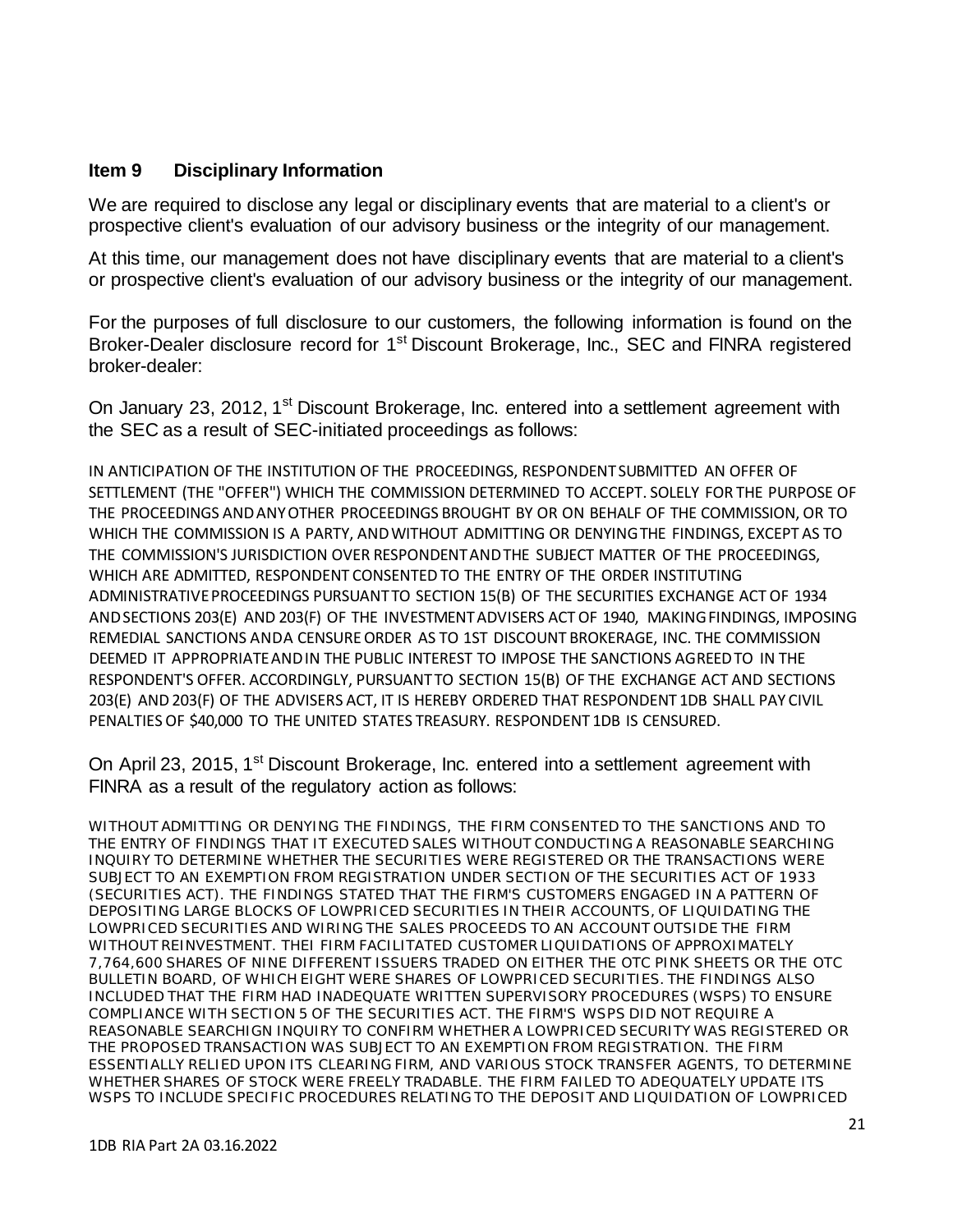SECURITIES. FINRA FOUND THAT THE FIRM'S ANTIMONEY LAUNDERING COMPLIANCE PROGRAM WAS ALSO DEFICIENT IN MONITORING FOR POTENTIALLY SUSPICIOUS ACTIVITY RELATED TO THE DEPOSIT AND LIQUIDATION OF LOWPRICED SECURITIES. THE FIRM FAILED TO ESTABLISH AND IMPLEMENT ANTI MONEY LAUNDERING POLICIES AND PROCEDURES THAT COULD REASONABLY BE EXPECTED TO DETECT AND CAUSE THE REPORTING OF POTENTIALLY SUSPICIOUS TRANSACTIONS RELATED TO THE RISKS POSED BY THE DEPOSIT AND LIQUIDATION OF LOWPRICED SECURITIES. THE FIRM FAILED TO PROVIDE ADEQUATE TRAINING RELATED TO THE RISKS POSED BY THE DEPOSIT AND LIQUIDATION OF LOWPRICED ECURITIES, TO RELEVANT PERSONNEL IN OPERATIONS, SALES AND COMPLIANCE TO ALLOW FOR THE DETECTION, NVESTIGATION AND REPORTING, WHERE APPROPRIATE, OF SUSPICIOUS ACTIVITY. 1ST DISCOUNT CONSENTS TO THE IMPOSITION OF THE FOLLOWING SANCTIONS: A CENSURE; AND A FINE IN THE AMOUNT OF \$60,000.00

### <span id="page-21-0"></span>**Item 10 Other Financial Industry Activities and Affiliations**

#### *FIRM Registrations:*

In addition to 1st Discount Brokerage, Inc. being a registered investment adviser, our firm is also registered as a FINRA member broker-dealer and is affiliated with an insurance company. 1<sup>st</sup> Discount Brokerage, Inc. management personnel spends approximately 50% of their time on investment advisory business, 45% of their time on broker-dealer business and 5% of time on insurance business.

#### *MANAGEMENT PERSONNEL Registrations:*

Management personnel of our firm are separately licensed as registered representatives of 1st Discount Brokerage, Inc., an affiliated FINRA member broker-dealer. These individuals, in their separate capacity, can effect securities transactions for which they will receive separate, yet customary compensation.

While 1st Discount Brokerage, Inc. and these individuals endeavor at all times to put the interest of the clients first as part of our fiduciary duty, clients should be aware that the receipt of additional compensation itself creates a conflict of interest, and may affect the judgment of these individuals when making recommendations.

Management personnel of our firm, in their individual capacities, are agents for various insurance companies. As such, these individuals are able to receive separate, yet customary commission compensation resulting from implementing product transactions on behalf of advisory clients. Clients, however, are not under any obligation to engage these individuals when considering implementation of advisory recommendations. The implementation of any or all recommendations is solely at the discretion of the client.

Member(s) of management personnel of our firm, in their individual capacity as CPA(s), provide tax preparation services for 1<sup>st</sup> Discount Brokerage, Inc. clients. These services do not constitute investment advice and do not create a material relationship between advisory clients and 1<sup>st</sup> Discount Brokerage, Inc. Customers are not obligated to use this tax preparation service; this service does not present a conflict of interest of any kind.

Clients should be aware that the receipt of additional compensation by 1st Discount Brokerage, Inc. and its management persons or employees creates a conflict of interest that may impair the objectivity of our firm and these individuals when making advisory recommendations. 1st Discount Brokerage, Inc. endeavors at all times to put the interest of its clients first as part of our fiduciary duty as a registered investment adviser; we take the following steps to address this conflict: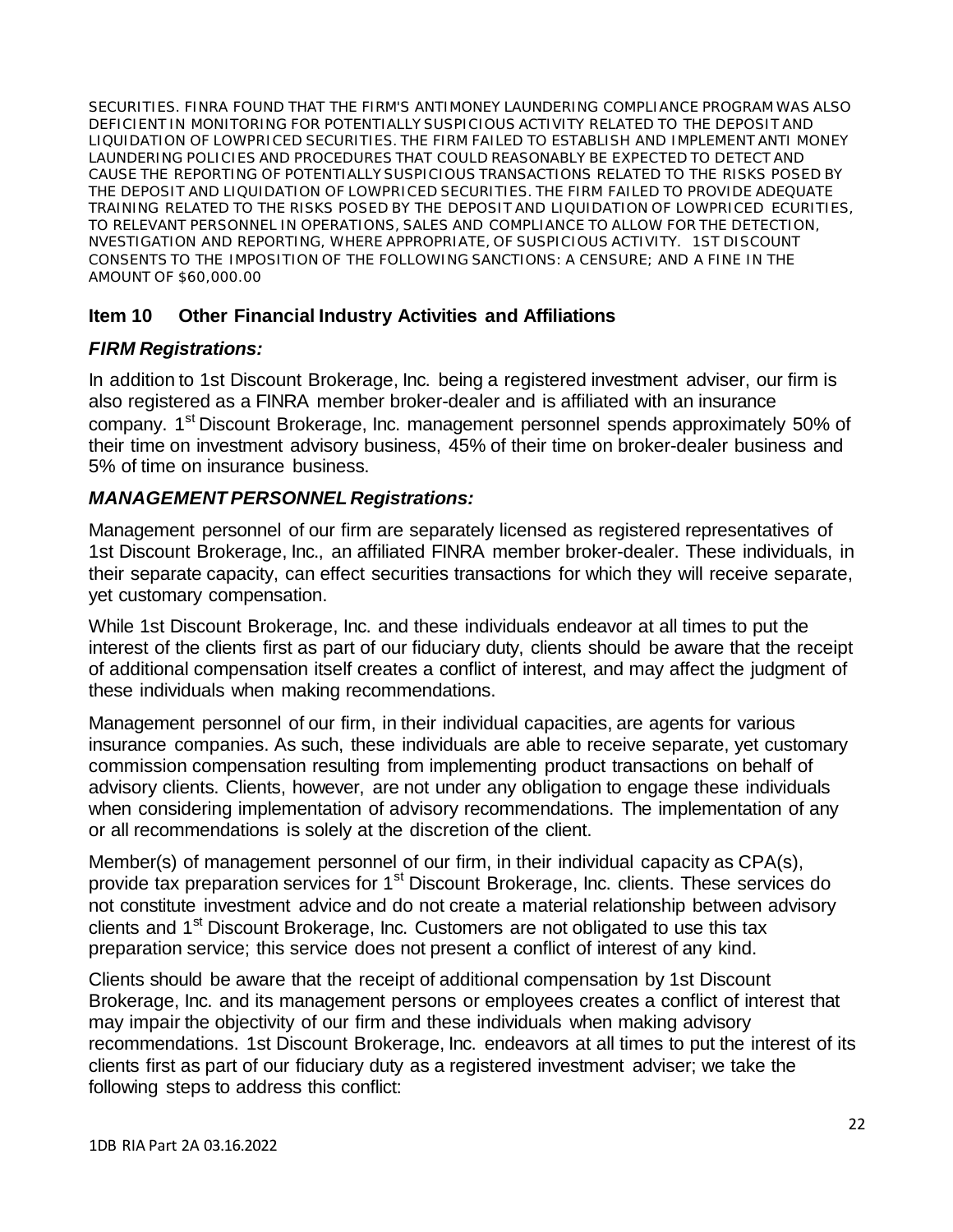- we disclose to clients the existence of all material conflicts of interest, including the potential for our firm and our employees to earn compensation from advisory clients in addition to our firm's advisory fees;
- we disclose to clients that they are not obligated to purchase recommended investment products from our employees or affiliated companies;
- we collect, maintain and document accurate, complete and relevant client background information, including the client's financial goals, objectives and risk tolerance;
- our firm's management conducts regular reviews of each client account to verify that all recommendations made to a client are suitable to the client's needs and circumstances;
- we require that our employees seek prior approval of any outside employment activity so that we may ensure that any conflicts of interests in such activities are properly addressed;
- we periodically monitor these outside employment activities to verify that any conflicts of interest continue to be properly addressed by our firm; and
- we educate our employees regarding the responsibilities of a fiduciary, including the need for having a reasonable and independent basis for the investment advice provided to clients.

As previously disclosed, we recommend the services of various registered investment advisers to its clients. In exchange for this recommendation, we receive a referral fee from the selected investment adviser. The fee received by us is typically a percentage of the fee charged by that investment adviser to the referred client. The portion of the advisory fee paid to us does not increase the total advisory fee paid to the selected investment adviser by the client. We do not charge the client any fees for these referrals. We will only recommend advisers that pay us a referral fee.

We are aware of the special considerations required under Rule 206(4)-3 of the Investment Advisers Act of 1940. As such, all appropriate disclosure shall be made and all applicable Federal and State laws will be observed.

Clients should be aware that the receipt of additional compensation by 1st Discount Brokerage, Inc. and its management persons or employees creates a conflict of interest that may impair the objectivity of our firm and these individuals when making advisory recommendations. 1st Discount Brokerage, Inc. endeavors at all times to put the interest of its clients first as part of our fiduciary duty as a registered investment adviser; we take the following steps to address this conflict:

- we disclose to clients the existence of all material conflicts of interest, including the potential for us or our employees to earn compensation from the referral of clients to other registered investment advisers;
- we disclose to the client in a separate disclosure document the compensation we receive in exchange for the client's referral to the selected investment adviser;
- we collect, maintain and document accurate, complete and relevant client background information, including the client's financial goals, objectives and risk tolerance;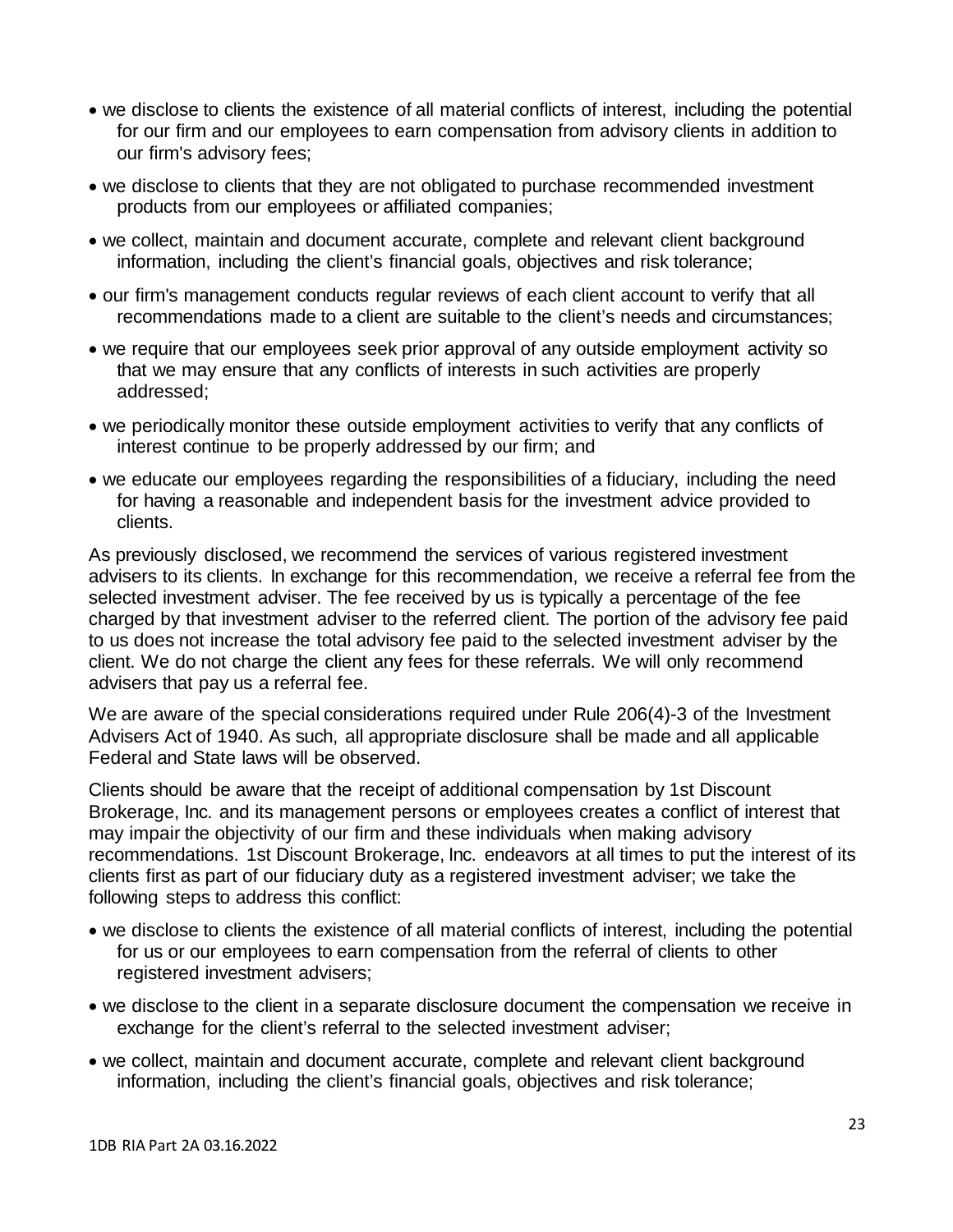- our firm's management conducts regular reviews of each client account to verify that all recommendations made to a client are suitable to the client's needs and circumstances;
- we conduct initial and periodic due diligence on the selected investment advisers to establish that the advisers are suitable to recommend to our clients; and
- we educate our employees regarding the responsibilities of a fiduciary, including the need for having a reasonable and independent basis for the investment advice provided to clients.

### <span id="page-23-0"></span>**Item 11 Code of Ethics, Participation or Interest in Client Transactions and Personal Trading**

Our firm has adopted a Code of Ethics which sets forth high ethical standards of business conduct that we require of our employees, including compliance with applicable federal securities laws.

1st Discount Brokerage, Inc. and our personnel owe a duty of loyalty, fairness and good faith towards our clients, and have an obligation to adhere not only to the specific provisions of the Code of Ethics but to the general principles that guide the Code.

Our Code of Ethics includes policies and procedures for the review of quarterly securities transactions reports as well as initial and annual securities holdings reports that must be submitted by the firm's access persons. Among other things, our Code of Ethics also requires the prior approval of any acquisition of securities in a limited offering (e.g., private placement) or an initial public offering. Our code also provides for oversight, enforcement and recordkeeping provisions.

1st Discount Brokerage, Inc.'s Code of Ethics further includes the firm's policy prohibiting the use of material non-public information. While we do not believe that we have any particular access to non-public information, all employees are reminded that such information may not be used in a personal or professional capacity.

A copy of our Code of Ethics is available to our advisory clients and prospective clients. You may request a copy by email sent to [ncheng@1db.com,](mailto:ncheng@1db.com) or by calling us at 561-515-3200.

1st Discount Brokerage, Inc. or individuals associated with our firm may buy securities for the firm or for themselves from our advisory clients; or sell securities owned by the firm or the individual(s) to our advisory clients. We will ensure, however, that such transactions are conducted in compliance with all the provisions under Section 206(3) of the Advisers Act governing principal transactions to advisory clients.

1st Discount Brokerage, Inc. may, at times, effect an agency cross transaction for an advisory client, provided that the transaction is consistent with our firm's fiduciary duty to the client and that all requirements outlined in Sec. 206(3)-2 of the Investment Advisers Act of 1940 are met.

An agency cross transaction is a transaction where our firm acts as an investment adviser in relation to a transaction in which 1st Discount Brokerage, Inc., acts as broker for both the advisory client and for another person on the other side of the transaction.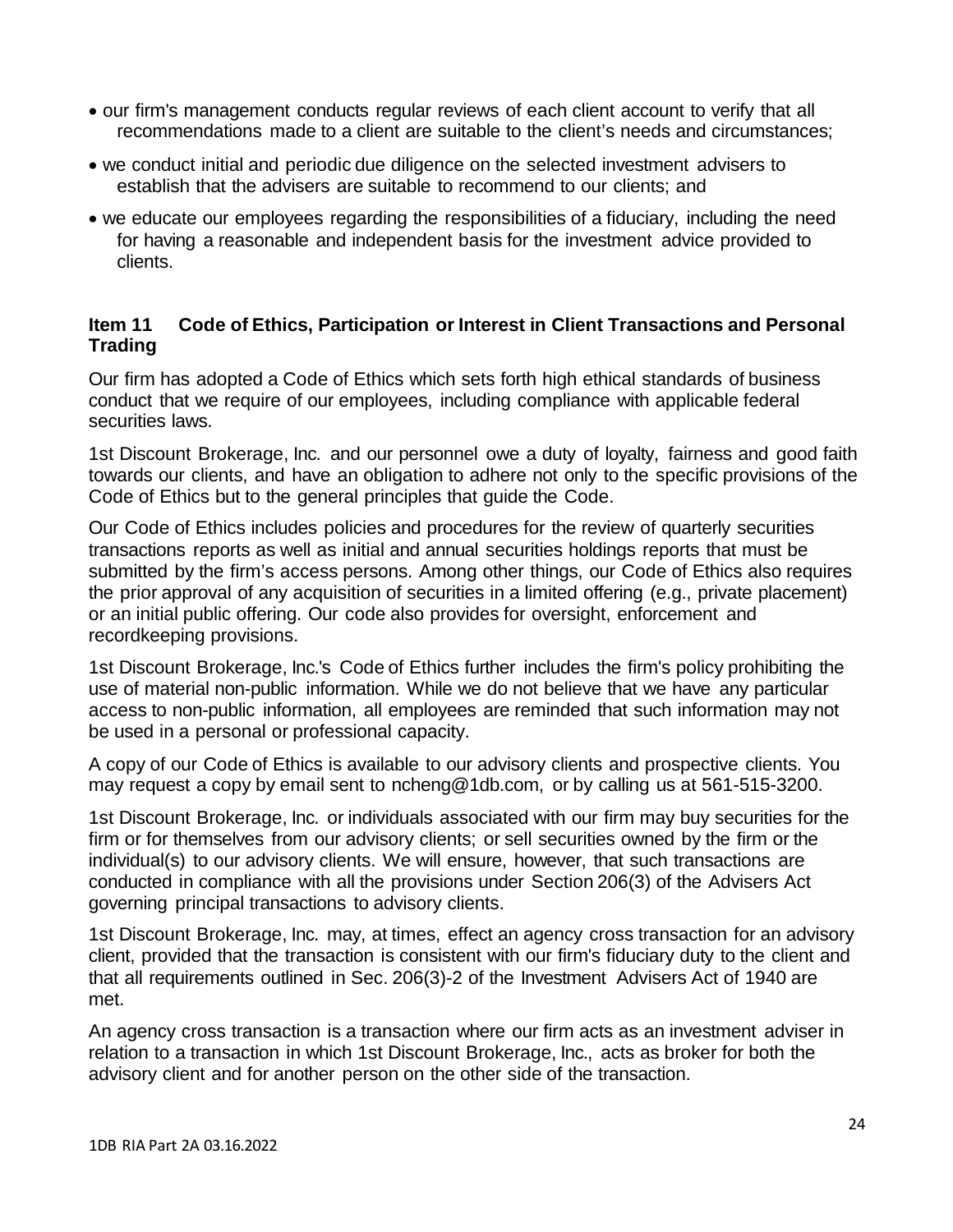One or more principals of 1st Discount Brokerage, Inc. are also the GP or Managing Member of 22nd Century Capital Management LP, (the Fund). The General Partner has designated 1st Discount Brokerage, Inc. as having primary responsibility for investment management and administrative matters pertaining to the Fund. 1st Discount Brokerage, Inc. and our members, officers and employees will devote to the Fund as much time as we deem necessary and appropriate to manage the Fund's business. 1st Discount Brokerage, Inc. and our affiliates are not restricted from forming additional investment funds, entering into other investment advisory relationships or engaging in other business activities, even though such activities may be in competition with the Fund and/or may involve substantial time and resources of our firm and our affiliates. Potentially, such activities could be viewed as creating a conflict of interest in that the time and effort of our management personnel and employees will not be devoted exclusively to the business of the Fund, but could be allocated between the business of the Fund and other of our business activities and those of our affiliates.

Investments in the Fund may be recommended to advisory clients for whom a partnership investment may be more suitable than would a separate advisory account managed by our firm. Clients who invest in the Fund are not charged any additional advisory fees other than the advisory fee allocated to the limited partners of the Fund.

The Fund is not required to register as an investment company under the Investment Company Act of 1940 in reliance upon an exemption available to funds whose securities are not publicly offered. 1st Discount Brokerage, Inc. manages the Fund on a discretionary basis in accordance with the terms and conditions of the Fund's offering and organizational documents.

Our Code of Ethics is designed to assure that the personal securities transactions, activities and interests of our employees will not interfere with (i) making decisions in the best interest of advisory clients and (ii) implementing such decisions while, at the same time, allowing employees to invest for their own accounts.

Our firm and/or individuals associated with our firm may buy or sell for their personal accounts securities identical to or different from those recommended to our clients. In addition, any related person(s) may have an interest or position in a certain security(ies) which may also be recommended to a client.

It is the expressed policy of our firm that no person employed by us may purchase or sell any security prior to a transaction(s) being implemented for an advisory account, thereby preventing such employee(s) from benefiting from transactions placed on behalf of advisory accounts.

We may aggregate our employee trades with client transactions where possible and when compliant with our duty to seek best execution for our clients. In these instances, participating clients will receive an average share price and transaction costs will be shared equally and on a pro-rata basis. In the instances where there is a partial fill of a particular batched order, we will allocate all purchases pro-rata, with each account paying the average price. Our employee accounts will be included in the pro-rata allocation.

As these situations represent actual or potential conflicts of interest to our clients, we have established the following policies and procedures for implementing our firm's Code of Ethics, to ensure our firm complies with its regulatory obligations and provides our clients and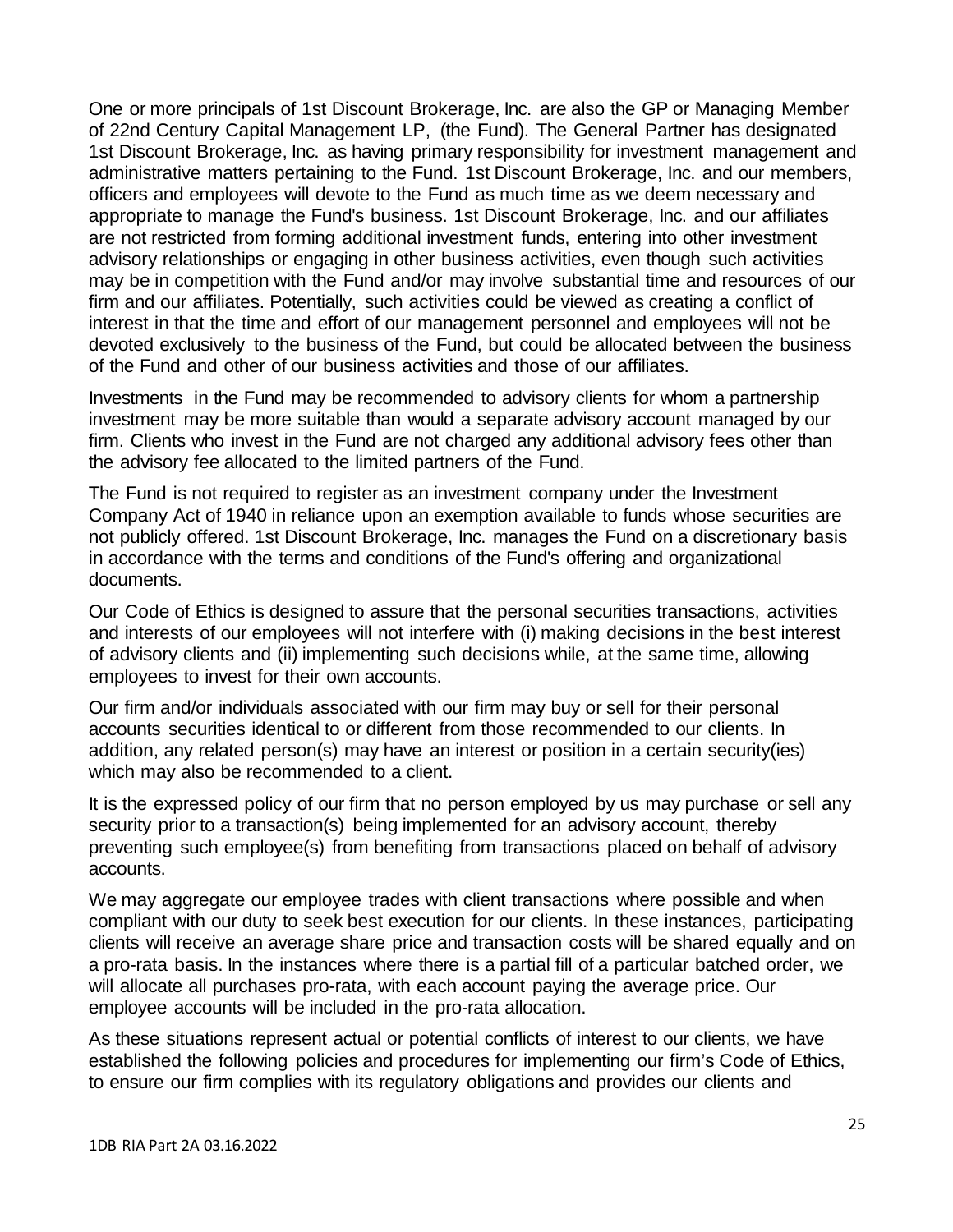potential clients with full and fair disclosure of such conflicts of interest:

- 1. No principal or employee of our firm may put his or her own interest above the interest of an advisory client.
- 2. No principal or employee of our firm may buy or sell securities for their personal portfolio(s) where their decision is a result of information received as a result of his or her employment unless the information is also available to the investing public.
- 3. It is the expressed policy of our firm that no person employed by us may purchase or sell any security prior to a transaction(s) being implemented for an advisory account. This prevents such employees from benefiting from transactions placed on behalf of advisory accounts.
- 4. Our firm requires prior approval for any IPO or private placement investments by related persons of the firm.
- 5. We maintain a list of all reportable securities holdings for our firm and anyone associated with this advisory practice that has access to advisory recommendations ("access person"). These holdings are reviewed on a regular basis by our firm's Chief Compliance Officer or his/her designee.
- 6. We have established procedures for the maintenance of all required books and records.
- 7. All clients are fully informed that related persons may receive separate commission compensation when effecting transactions during the implementation process.
- 8. Clients can decline to implement any advice rendered, except in situations where our firm is granted discretionary authority.
- 9. All of our principals and employees must act in accordance with all applicable Federal and State regulations governing registered investment advisory practices.
- 10.We require delivery and acknowledgement of the Code of Ethics by each supervised person of our firm.
- 11.We have established policies requiring the reporting of Code of Ethics violations to our senior management.
- 12. Any individual who violates any of the above restrictions may be subject to termination.

As disclosed in the preceding section of this Brochure (Item 10), related persons of our firm are separately registered as securities representatives of a broker-dealer, and/or licensed as an insurance agent/broker of various insurance companies. Please refer to Item 10 for a detailed explanation of these relationships and important conflict of interest disclosures.

# <span id="page-25-0"></span>**Item 12 Brokerage Practices**

1st Discount Brokerage, Inc. does not have any soft-dollar arrangements and does not receive any soft-dollar benefits.

1st Discount Brokerage, Inc. executes and clears its client's trades through Apex Clearing Corporation, its clearing firm. Other execution and clearing arrangement requires that clients provide us with written authority and can only be done on a case by cases basis with the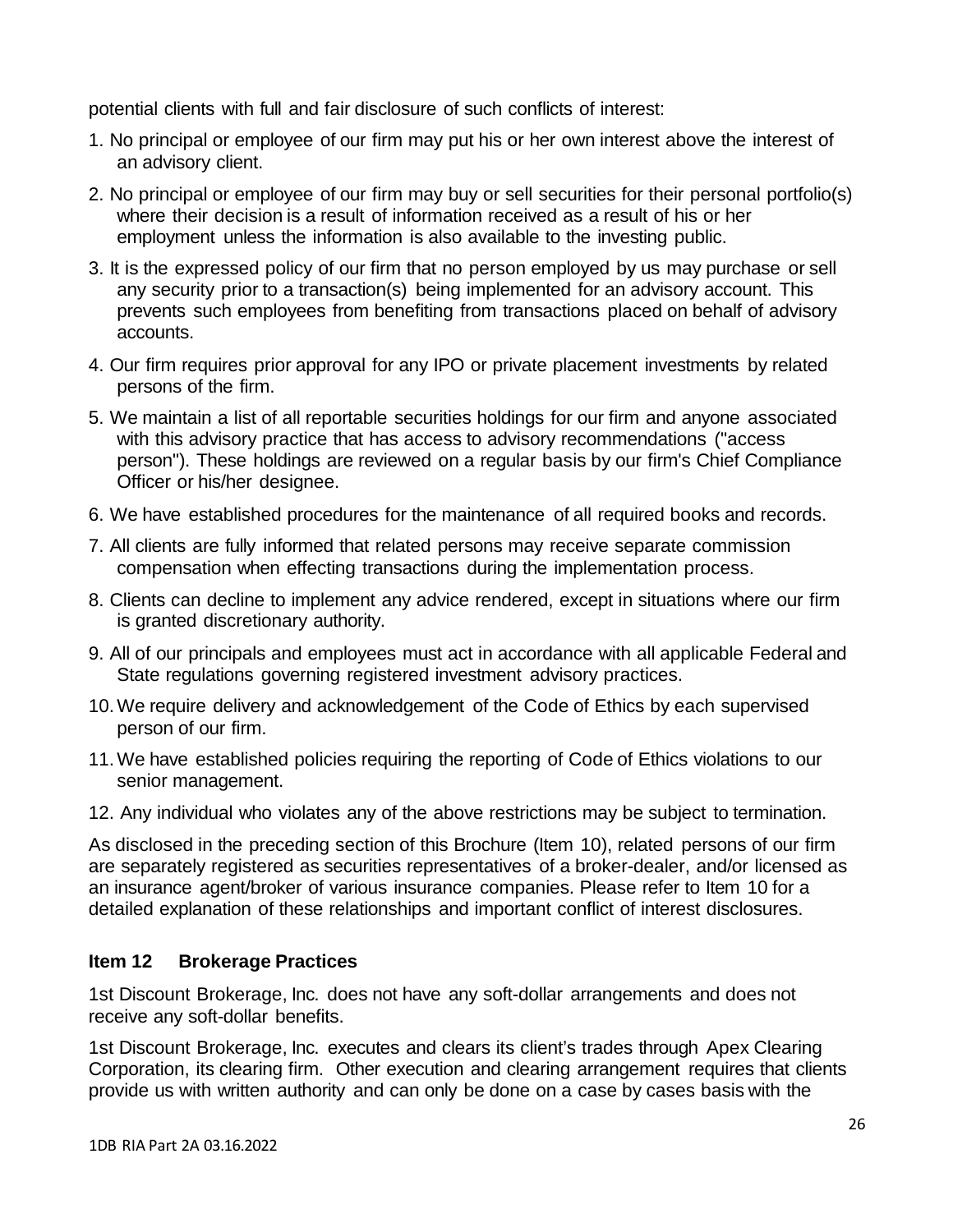Compliance approval.

Clients must include any limitations on this discretionary authority in this written authority statement. Clients may change/amend these limitations as required. Such amendments must be provided to us in writing.

As a matter of policy and practice, 1st Discount Brokerage, Inc. does not generally block client trades and, therefore, we implement client transactions separately for each account. Consequently, certain client trades may be executed before others, at a different price and/or commission rate. Additionally, our clients may not receive volume discounts available to advisers who block client trades.

# **IRA Rollover Considerations**

As part of our investment advisory services to you, we may recommend that you withdraw the assets from your employer's retirement plan and roll the assets over to an individual retirement account ("IRA") that we will manage on your behalf. If you elect to roll the assets to an IRA that is subject to our management, we will charge you an asset based fee as set forth in the agreement you executed with our firm. This practice presents a conflict of interest because persons providing investment advice on our behalf have an incentive to recommend a rollover to you for the purpose of generating fee based compensation rather than solely based on your needs. You are under no obligation, contractually or otherwise, to complete the rollover. Moreover, if you do complete the rollover, you are under no obligation to have the assets in an IRA managed by our firm.

Many employers permit former employees to keep their retirement assets in their company plan. Also, current employees can sometimes move assets out of their company plan before they retire or change jobs. In determining whether to complete the rollover to an IRA, and to the extent the following options are available, you should consider the costs and benefits of: 1. Leaving the funds in your employer's (former employer's) plan. 2. Moving the funds to a new employer's retirement plan. 3. Cashing out and taking a taxable distribution from the plan. 4. Rolling the funds into an IRA rollover account.

# <span id="page-26-0"></span>**Item 13 Review of Accounts**

# **INVESTMENT SUPERVISORY SERVICES ("ISS") INDIVIDUAL PORTFOLIO MANAGEMENT**

*REVIEWS:*While the underlying securities within Individual Portfolio Management Services accounts are continually monitored, these accounts are reviewed at least quarterly. Accounts are reviewed in the context of each client's stated investment objectives and guidelines. More frequent reviews may be triggered by material changes in variables such as the client's individual circumstances, or the market, political or economic environment.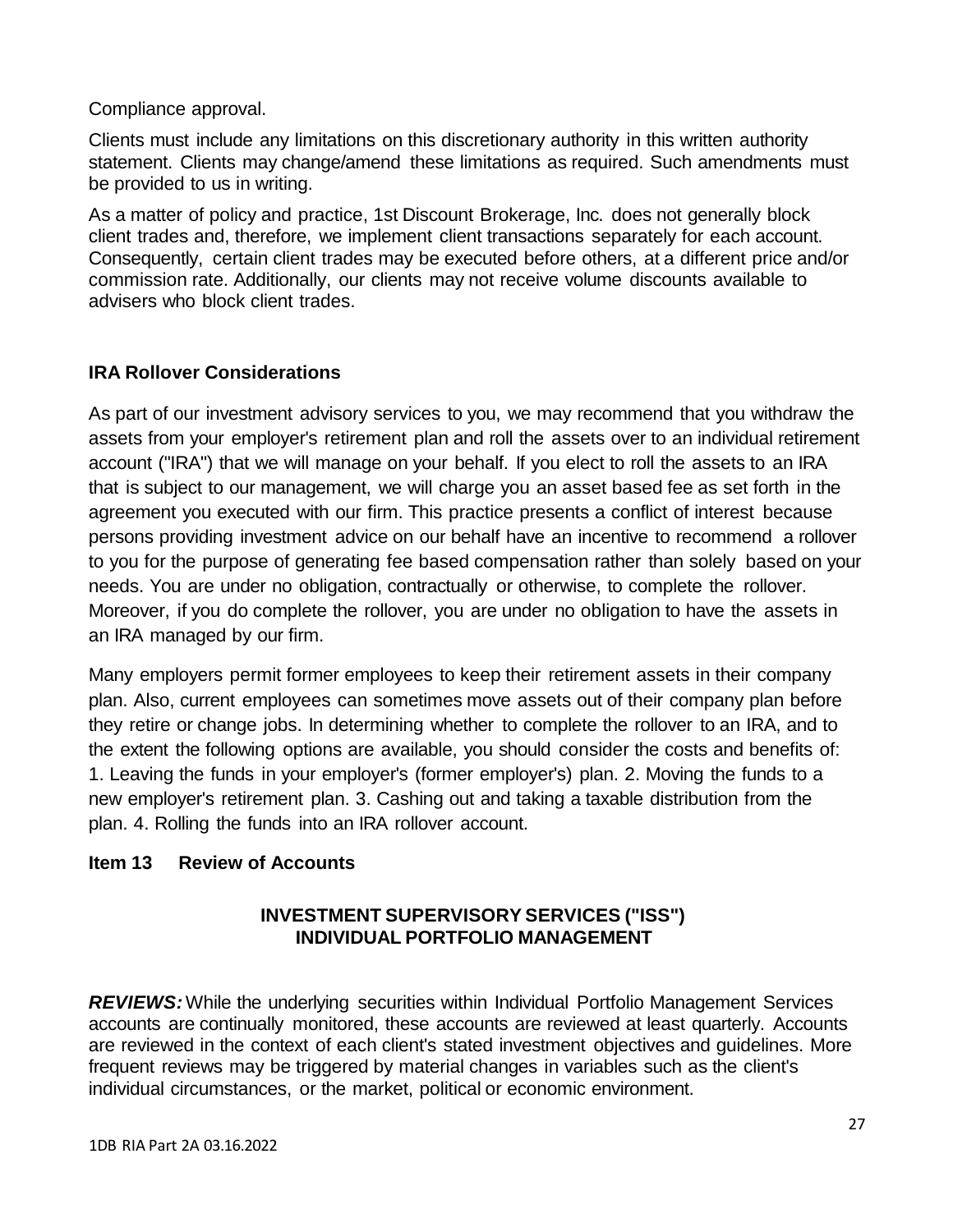These accounts are reviewed by: William Corley, 1DB CEO or Nicky Cheng, 1DB CCO

*REPORTS:* In addition to the confirmations of transactions that clients receive from their broker-dealer, the monthly statements from Apex Clearing include account performance (% change), balances and holdings.

# **SELECTION and MONITORING of THIRD-PARTY MONEY MANAGERS**

*REVIEWS:* These client accounts should refer to the independent registered investment adviser's Firm Brochure (or other disclosure document used in lieu of the brochure) for information regarding the nature and frequency of reviews provided by that independent registered investment adviser.

1st Discount Brokerage, Inc. will provide reviews annually.

These accounts are reviewed by: Nicky Cheng, 1DB CCO.

*REPORTS:* These clients should refer to the independent registered investment adviser's Firm Brochure (or other disclosure document used in lieu of the brochure) for information regarding the nature and frequency of reports provided by that independent registered investment adviser.

1st Discount Brokerage, Inc. does not typically provide reports in addition to those provided by the independent registered investment adviser selected to manage the client's assets.

# **FINANCIAL PLANNING SERVICES**

*REVIEWS:* While reviews may occur at different stages depending on the nature and terms of the specific engagement, typically no formal reviews will be conducted for Financial Planning clients unless otherwise contracted for.

**REPORTS:** Financial Planning clients will receive a completed financial plan. Additional reports will not typically be provided unless otherwise contracted for.

# **CONSULTINGSERVICES**

*REVIEWS:*While reviews may occur at different stages depending on the nature and terms of the specific engagement, typically no formal reviews will be conducted for Consulting Services clients unless otherwise contracted for. Such reviews will be conducted by the client's account representative.

*REPORTS:* These client accounts will receive reports as contracted for at the inception of the advisory engagement.

# <span id="page-27-0"></span>**Item 14 Client Referrals and Other Compensation**

It is 1st Discount Brokerage, Inc.'s policy not to engage solicitors or to pay related or nonrelated persons for referring potential clients to our firm.

It is 1st Discount Brokerage, Inc.'s policy not to accept or allow our related persons to accept any form of compensation, including cash, sales awards or other prizes, from a non-client in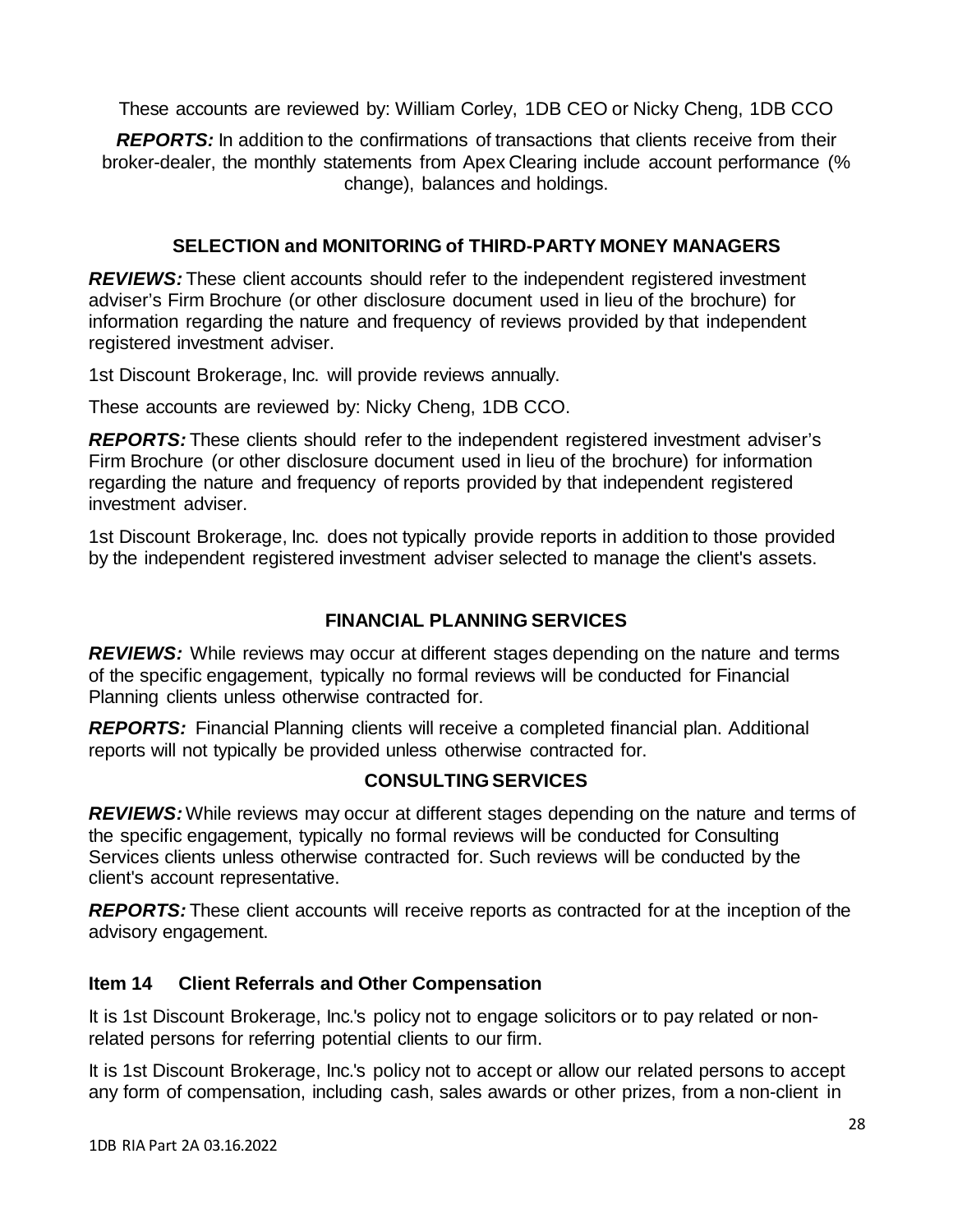conjunction with the advisory services we provide to our clients other than a portion of management fee charged to the client by the adviser whom 1DB referred clients to (see item 10, page 20 above for more detail on the fee-sharing arrangement).

### <span id="page-28-0"></span>**Item 15 Custody**

We previously disclosed in the "Fees and Compensation" section (Item 5) of this Brochure that our firm directly debits advisory fees from client accounts.

As part of this billing process, the client's custodian is advised of the amount of the fee to be deducted from that client's account. On at least a quarterly basis, the custodian is required to send to the client a statement showing all transactions within the account during the reporting period.

Because the custodian does not calculate the amount of the fee to be deducted, it is important for clients to carefully review their custodial statements to verify the accuracy of the calculation, among other things. Clients should contact us directly if they believe that there may be an error in their statement.

1DB is considered to have not have actual or constructive custody of client accounts.

Per State of Florida and State of Massachusttes Regulation, the firm has custody of the advisory clients because (i) the firm deduct the advisory fees directly from the client's accounts.

#### <span id="page-28-1"></span>**Item 16 Investment Discretion**

The Freedom Account is generally a non-discretionary investment advisory account.

Clients may hire us to provide discretionary asset management services, in which case we place trades in a client's account without contacting the client prior to each trade to obtain the client's permission.

Our discretionary authority includes the ability to do the following without contacting the client:

- determine the security to buy or sell; and/or
- determine the amount of the security to buy or sell

Clients give us discretionary authority when they sign a discretionary agreement with our firm, and may limit this authority by giving us written instructions. Clients may also change/amend such limitations by once again providing us with written instructions.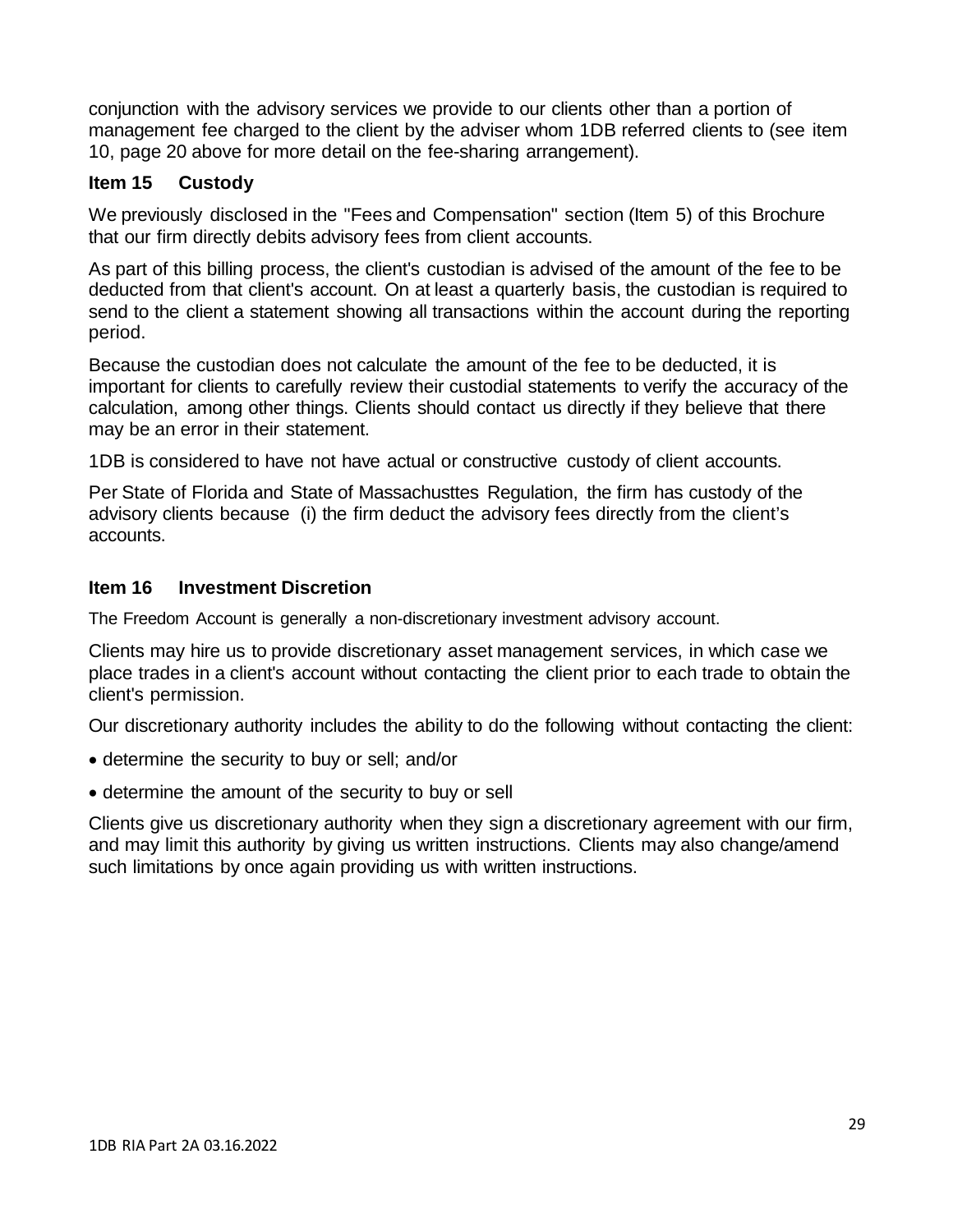## <span id="page-29-0"></span>**Item 17 Voting Client Securities**

We vote proxies for all client accounts; however, you always have the right to vote proxies yourself. You can exercise this right by instructing us in writing to not vote proxies in your account.

We will vote proxies in the best interests of its clients and in accordance with our established policies and procedures. Our firm will retain all proxy voting books and records for the requisite period of time, including a copy of each proxy statement received, a record of each vote cast, a copy of any document created by us that was material to making a decision how to vote proxies, and a copy of each written client request for information on how the adviser voted proxies. If our firm has a conflict of interest in voting a particular action, we will notify the client of the conflict and retain an independent third-party to cast a vote.

Clients may obtain a copy of our complete proxy voting policies and procedures by contacting Nicky Cheng by telephone, email, or in writing. Clients may request, in writing, information on how proxies for his/her shares were voted. If any client requests a copy of our complete proxy policies and procedures or how we voted proxies for his/her account(s), we will promptly provide such information to the client.

We will neither advise nor act on behalf of the client in legal proceedings involving companies whose securities are held in the client's account(s), including, but not limited to, the filing of "Proofs of Claim" in class action settlements. If desired, clients may direct us to transmit copies of class action notices to the client or a third party. Upon such direction, we will make commercially reasonable efforts to forward such notices in a timely manner.

With respect to ERISA accounts, we will vote proxies unless the plan documents specifically reserve the plan sponsor's right to vote proxies. To direct us to vote a proxy in a particular manner, clients should contact Nicky Cheng by telephone, email, or in writing.

You can instruct us to vote proxies according to particular criteria (for example, to always vote with management, or to vote for or against a proposal to allow a so-called "poison pill" defense against a possible takeover). These requests must be made in writing. You can also instruct us on how to cast your vote in a particular proxy contest by contacting us at 8927 Hypoluxo Road, Suite A-5, Lake Worth, FL 33467.

#### <span id="page-29-1"></span>**Item 18 Financial Information**

As an advisory firm that maintains discretionary authority for client accounts we are also required to disclose any financial condition that is reasonable likely to impair our ability to meet our contractual obligations.

In light of the COVID-19 coronavirus and historic decline in market values,  $1<sup>st</sup>$  Discount Brokerage, Inc. has elected to participate in the CARES Act's Paycheck Protection Program ("PPP") to strengthen its balance sheet.  $1<sup>st</sup>$  Discount Brokerage intends to use this loan predominantly to continue payroll for the firm and may ultimately seek loan forgiveness per the terms of the PPP. Due to this and other measures taken internally, 1<sup>st</sup> Discount Brokerage has been able to operate and continue serving its clients.